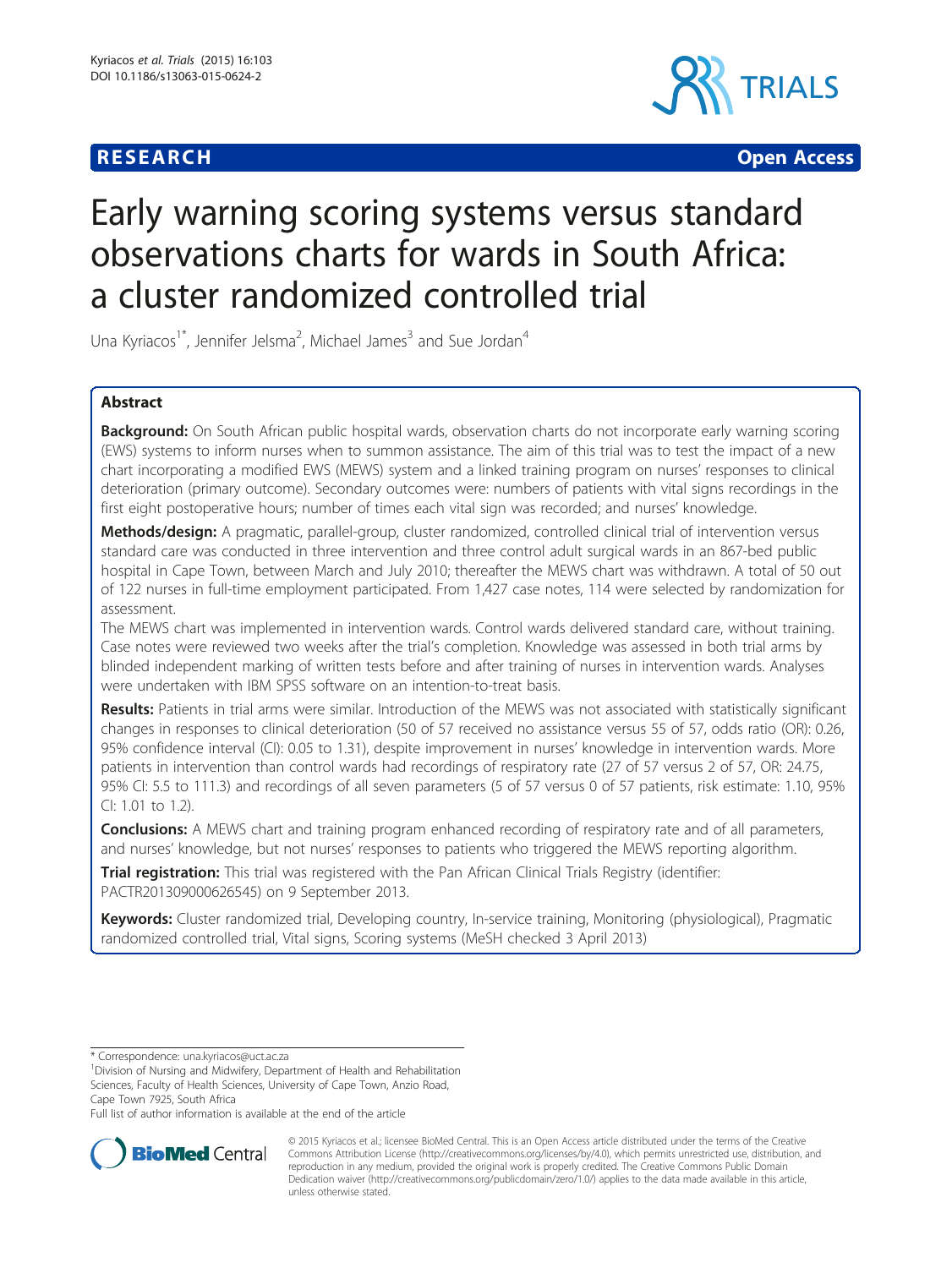### Background

Critically ill patients are increasingly being nursed on general wards, where it is reported that monitoring of vital signs is infrequent and inadequate [\[1,2\]](#page-13-0). Interpretation of signs of clinical deterioration is poor, and responses to clinical deterioration are inappropriate [\[3](#page-13-0)]. Clinical and physiological deterioration, including changes in respiratory rates, occurs six to eight hours [\[4](#page-13-0)] before cardiopulmonary arrest. Arrest often occurs after a period of unrecognized, slow, and progressive physiological deterioration [\[5](#page-13-0)].

Multi-professional in-hospital courses for life support after a catastrophic event are well established [[6](#page-13-0)]. However, there are few examples of training programs for early recognition and management of adult patients with impending critical illness. One such program, the 'Acute Life-threatening Events - Recognition and Treatment' (ALERT) course [[6](#page-13-0)], is based on the assumption of preexisting knowledge of the biosciences, but previous research [\[7](#page-13-0)] suggests that this underpinning knowledge may be suboptimal. Traditional assumptions that mortality and determinants of survival fall within the domain of medical care may be inhibiting nurse-led research in this area, but there is increasing evidence that these outcomes are 'nursing sensitive' [\[8](#page-13-0)] .

Introducing an early warning scoring (EWS) or modified early warning scoring (MEWS) system is complex [[9\]](#page-13-0). However, observational studies [[4,10\]](#page-13-0) and before and after evaluation studies [[11\]](#page-13-0) indicate that EWS systems improve detection of clinical deterioration. This paper describes a pragmatic, parallel-group, cluster randomized, controlled trial evaluating the impact of a MEWS training program and published consensus-derived MEWS observations chart (Additional file [1:](#page-12-0) Figure S1) [[12,13\]](#page-13-0) on the proportion of patients with physiological variables recorded and nurses' responses.

To our knowledge, there are no published randomized controlled trials or other experimental studies on the implementation and evaluation of MEWS training programs and recording systems. The purpose of this trial of intervention versus standard care was to test the impact of a MEWS system and a linked training program.

### **Methods**

#### Design

We designed a prospective, pragmatic, cluster randomized trial with two arms (intervention versus no intervention), using hospital surgical wards as the unit of randomization, testing the hypothesis that nurse training plus introduction of a locally developed MEWS chart would improve knowledge, recording of vital signs, and nurses' responses to predetermined physiological thresholds. Randomization was at two levels: wards and patient records. Our study satisfied the six criteria for pragmatic trials [[14\]](#page-13-0). There were no deviations from the protocol.

A pragmatic, cluster randomized trial design was chosen to minimize contamination, as nurses might use information for all patients, consciously or subconsciously [\[15](#page-13-0)]. A permanent nurse was unlikely to be assigned to both an intervention and control ward, therefore allocation of all nurses in respective clusters to the intervention or control arm, rather than individual nurses, limited the threat of contamination. Secondly, monitoring, recording, and interpreting patients' vital signs and responding to abnormal physiology is the responsibility of the ward nursing team, and evaluation of the quality of such care is best assessed at ward or cluster level. The Consolidated Standards of Reporting Trials (CONSORT) guidelines [\[14,16-18](#page-13-0)] were used to report the study (Additional file [2\)](#page-12-0).

### Study sites

The study was conducted between 1 March and 31 July 2010 in six purposively sampled adult wards for general, vascular, and orthopedic surgery in an 867-bed academic public (government) hospital in Cape Town, South Africa. The traditional 'cardiac arrest team', comprising ICU nurses and doctors, had been replaced by ward response teams more than two decades previously. There was no hospital-wide emergency response system for predefined thresholds for deterioration in physiological variables and no EWS system in place on any general wards. Approval for implementation of the MEWS chart was limited to the study period; usual care was resumed at the conclusion of the study.

#### Sampling

Patient case notes from intervention and control wards provided clinical and demographic data.

### Inclusion criteria for records from intervention and control wards

All patients identified from case notes who were aged 14 years or more [\[19\]](#page-13-0), had had a general anaesthetic, and were admitted to one of the six research wards between 1 May and 31 July 2010, were eligible for inclusion.

#### Exclusion criteria for patient records

Those with absent, incomplete or unavailable records (for example due to medico-legal review) were excluded from the study. Incomplete records were defined as not including observations charts and patient progress notes. If either was absent, case notes were discarded, and replaced by an alternative random number. Patients designated 'not for resuscitation' in their case notes were excluded from the study as this might have affected nurses' responses to changes in vital signs. Any case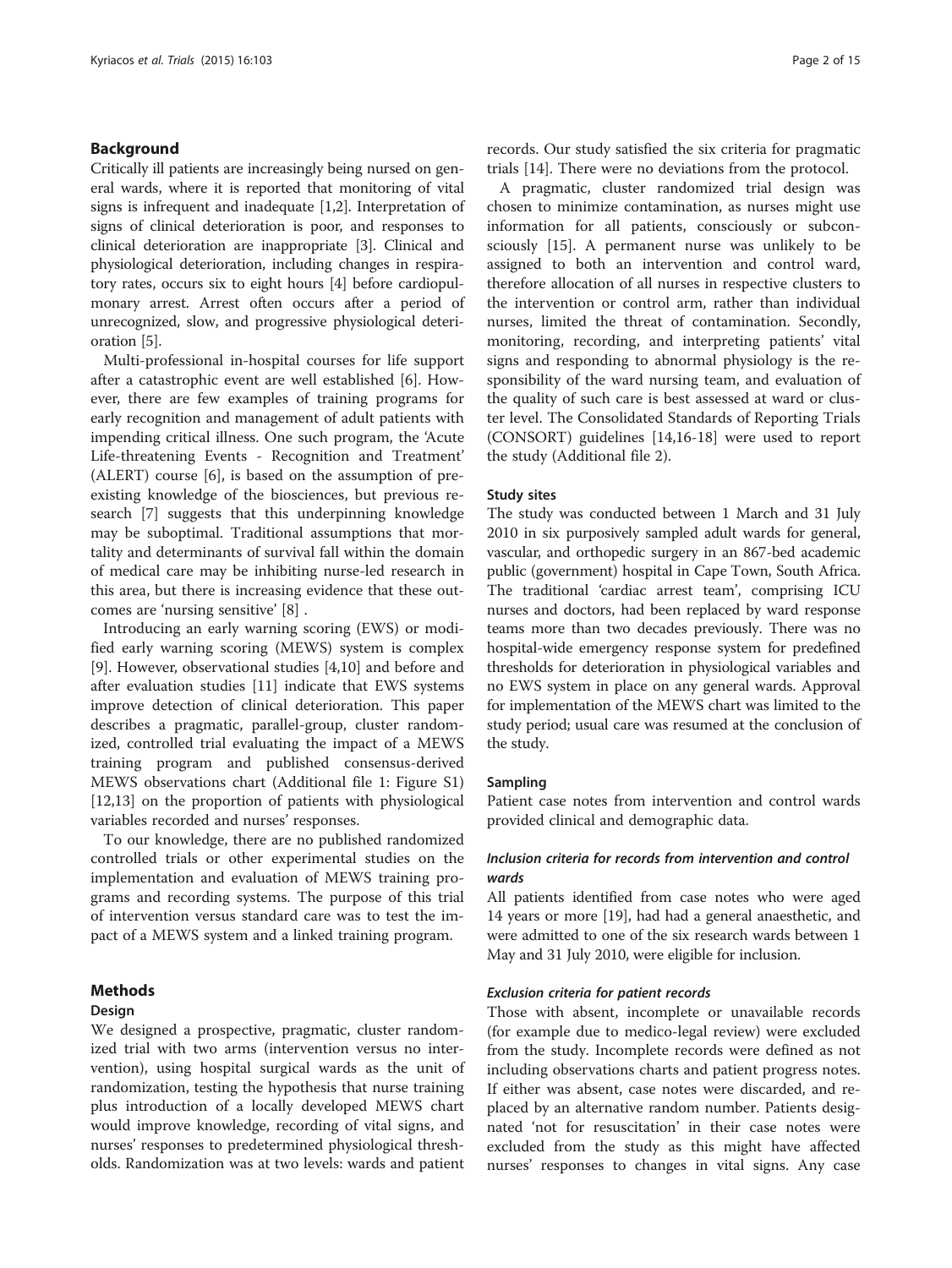notes of patients transferred to high dependency care from the operating room, or from the ward, within eight hours of their operation (including patients who had died there) were excluded from the study because the study focus was ward-based vital sign monitoring.

#### Sample size determination for record review

We are unaware of any randomized controlled trials examining quality of recording of postoperative vital signs on general wards, or nurses' responses to abnormal physiology, as defined by MEWS scores; this might be attributed to the relative novelty of this method of monitoring vital signs. However, the United Kingdom Health Foundation's Safer Patients Initiative (SPI) controlled before and after study [[20](#page-13-0)] indicates that a multi-component organizational intervention increases respiratory rate monitoring frequency from 40 (93 out of 233) to 69% (165 out of 239) in control hospitals, and from 37 (141 out of 381) to 78% (296 out of 379) in intervention hospitals. Preparatory work [\[13\]](#page-13-0) indicated that patients' respiratory rate was the parameter monitored least frequently (1.8%, one out of 55) in these wards. We felt an increase in respiratory rate monitoring frequency from 1.8 (one out of 55) to at least 20.0% (11 out of 55)[[21](#page-13-0)], would be clinically important and, based on the results of the study above, achievable.

A sample of 114 records (57 from each trial arm) was calculated to be sufficient to detect a difference of 18.2% (from 1.8 to 20.0%) between arms in the frequency of monitoring respiratory rates, with 80% power and 5% significance [\[22\]](#page-13-0). No information was available on the impact of clustering on MEWS system use, and no intra-cluster correlation coefficient could be calculated.

All nurses who were permanently employed full time (professional, staff, and auxiliary) on the six study wards, and covering day and night shifts, were invited to participate in the training evaluation ( $n = 62$  on intervention wards,  $n = 60$  on control wards). Part-time staff were temporary and recruited from agencies. These individuals fluctuated daily, so they could not be included. Student nurses were excluded as they were allocated on a temporary, ad hoc basis. Unlike agency staff, permanent nurses were assigned to single wards, reducing the threat of contamination.

#### Randomization and sequence generation of wards

Six wards were randomized to either the intervention or control trial arms by the drawing of sealed lots [[23\]](#page-13-0).

### Randomization and sequence generation of patient records

Following conclusion of the intervention, patients' records were obtained for review. To select a total of 114 records, 19 records were randomly selected from all six wards. For patients who met the inclusion criteria, random numbers were generated using SPSS (IBM Corp., IBM SPSS

Statistics for Windows, Version 19.0, Armonk, NY): each record was screened and, if incomplete, unavailable, or meeting other exclusion criteria, an alternative random number was generated and a new record was selected by further randomization. Records of all patients who met inclusion criteria, including those who died on the ward, were examined.

### Recruitment of nurses

Post-randomization, all nurses in the intervention arm were approached to seek voluntary participation in the training program (two declined). Nurses in the control arm were recruited for voluntary participation in the preand post-intervention knowledge testing only (none declined) (Additional file: [3](#page-12-0) Pre- and post- intervention test).

#### Allocation concealment and blinding

Allocation concealment was managed by an independent person (administrator, NL) drawing sealed lots, being blinded to the ward names on the lots and to outcome (intervention and control trial arms).

Patients were unaware of their allocation. Nurses who participated voluntarily in the training program and knowledge testing were not blinded to allocation, as the purpose of the training was to implement the MEWS chart.

Data collectors (JO and TW) were blinded to the allocation and implementation of the intervention. Data analysts for the knowledge tests (JO) and case notes (JJ and SJ) were blinded to the codes identifying trial arms. The first author (UK) was the Principal Investigator (PI) and was not blinded for two reasons: 1) the PI conducted nurses' knowledge tests and trained nurses in the intervention wards in the use of the MEWS chart; and 2) the hospital database and operating room register identified patients by name and folder number, and both were searched manually for inclusion criteria for participants. Once identified, the PI requested case notes by name and folder number from the Records Department and signed a confidentiality clause. The CONSORT extended pragmatic checklist allows for an explanation of the absence of blinding.

### Interventions

### The Cape Town modified early warning score training program

The Cape Town MEWS training program and manual [[21](#page-13-0)] included basic physiology and literature on the advantages of using patients' early warning scores as part of the handover process, thereby focusing shift handover meetings on patient safety [[24](#page-13-0)]. Three experts validated the content and face validity of the knowledge test, training manual, and power point presentation, using a checklist and scale of one to four to establish the Index of Content Validity (CVI) [\[25](#page-13-0)], giving a rating of three to four (high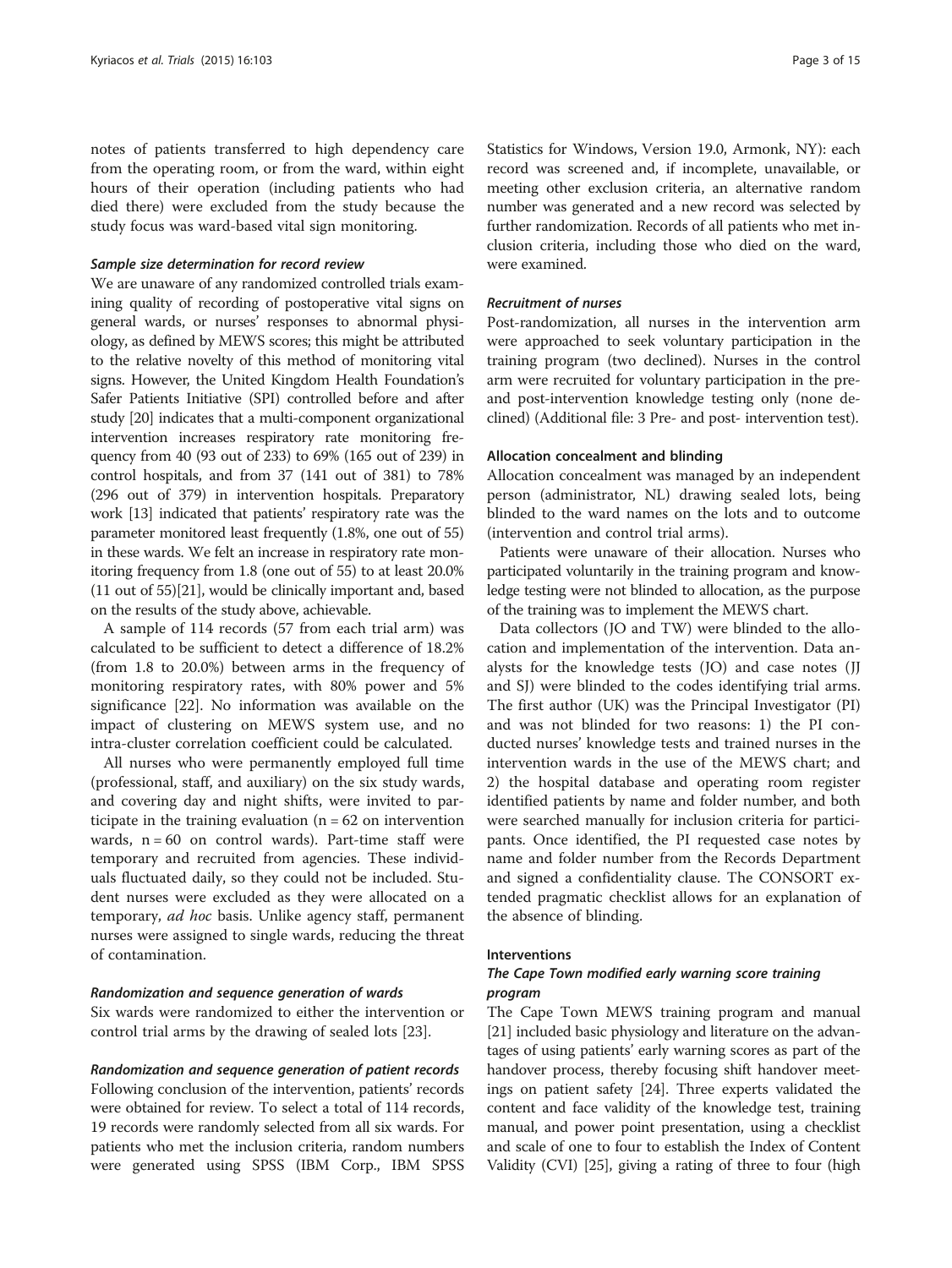content-validity) for each. Recommended changes were made before administration.

Attendance at the two-hour interactive training sessions was dependent on staffing and workload as there were no resources to replace nurses on training. Wards released one to three nurses at a time, so five repeat training sessions were needed for day staff. Nurses on night duty were trained individually or in pairs when they were next on day duty. Nurses' knowledge pre-and post-intervention was tested in all six wards (Additional file [3](#page-12-0)). Of the 11 official languages, English is used for recordings in patient notes, and was the medium of instruction and testing, although it is a second or third language for most nurses.

Staggered pre-intervention knowledge testing was conducted between 12 March and 23 March for nurses in both trial arms. The MEWS training program was conducted between 12 March and 22 April. The MEWS chart was introduced on 1 May and removed at midnight on 31 July. Post-intervention knowledge testing was conducted between 3 August and 13 August.

### Implementing the Cape Town modified early warning score observation chart

While standard care (existing observations chart [[12](#page-13-0)]) continued in three control wards, the Cape Town MEWS observations chart [\[12\]](#page-13-0) (Additional file [1](#page-12-0): Figure S1) was implemented in the three intervention wards. This MEWS chart indicates which scores should be reported, the degree of urgency needed, and where a total score should be entered.

During training, nurses were instructed to assign the correct score for each vital sign recorded, total the scores, and respond as follows: for a single parameter MEWS of one, to recheck the measurement after half an hour and report if there was no improvement; for a single parameter MEWS of two, to recheck the measurement after five minutes and report immediately if there was no improvement; for a critical single parameter MEWS of three, to report urgently; and for a total MEWS of three or higher, to report urgently. Senior ward nurses who had received training were recruited as MEWS Project Leaders, identifiable by a lanyard bearing a card with this title. Their task was to keep the project on track, order sufficient copies of the chart from the first author, and to ensure that new staff received training. Training manuals were available on all intervention wards. Patients' records  $(n = 114)$  were reviewed two weeks after the completion of the study, on 31 July 2010. Data were captured electronically on an Excel criterionbased record review form. Researchers recoded vital signs from existing observations charts onto MEWS charts for all patients in the control arm and patients in the intervention arm where the MEWS charts were blank (36.8%, 21 out of 57). Data were examined for nurses' responses to signs of disturbed physiology by reviewing patient progress notes for recorded interventions (above).

#### Primary outcome measure

The primary outcome measure was nurses' documented responses to abnormal vital signs measures, as determined by rechecking vital signs or calling for assistance from a more senior nurse or medical doctor, for patients who met the pre-selected criteria for the intervention (above).

#### Secondary outcome measures

Secondary outcome measures were:

- 1. the number of patients with physiological variables (respiratory and heart rate, oxygen saturation, systolic blood pressure, temperature, level of consciousness, and urine output) recorded on the MEWS chart in intervention wards and on existing vital signs charts in control wards in the first eight postoperative hours;
- 2. the number of times each vital sign was recorded in the first eight postoperative hours in both trial arms; and
- 3. pre- and post-intervention test scores of nurses' knowledge by blinded independent marking.

#### Data analysis

Statistical analyses were undertaken with IBM SPSS Statistics version 19 on an intention-to-treat basis [\[26\]](#page-13-0). A per protocol analysis was undertaken [\[27\]](#page-13-0) as a secondary sensitivity analysis [[28\]](#page-13-0). Records from the intervention arm where the MEWS was not used were excluded in the per protocol analysis. Tests of normality for distribution of data followed the convention of using the Shapiro-Wilk test for a sample size smaller than 50 [\[29](#page-13-0)], and we used the Kolmogorov-Smirnov test for a sample size greater than 50.

Bivariate associations were explored by comparisons of means or ranks (t tests, Mann-Whitney U, or equivalents for paired data), as appropriate. The  $\chi^2$  test was used with Yates' continuity correction for  $2 \times 2$  tables. Fisher's exact test was substituted for low numbers. Haldane's correction was taken to calculate a risk estimate, when odds ratios could not be calculated. Statistical significance was set at  $P$  <0.05. Low numbers in outcome variables precluded adjusted analyses.

#### Ethical considerations

The study was approved by the University of Cape Town, Faculty of Health Sciences Human Research Ethics Committee (HREC REC reference 192/2009), the South African National Clinical Trial Registry (SANCTR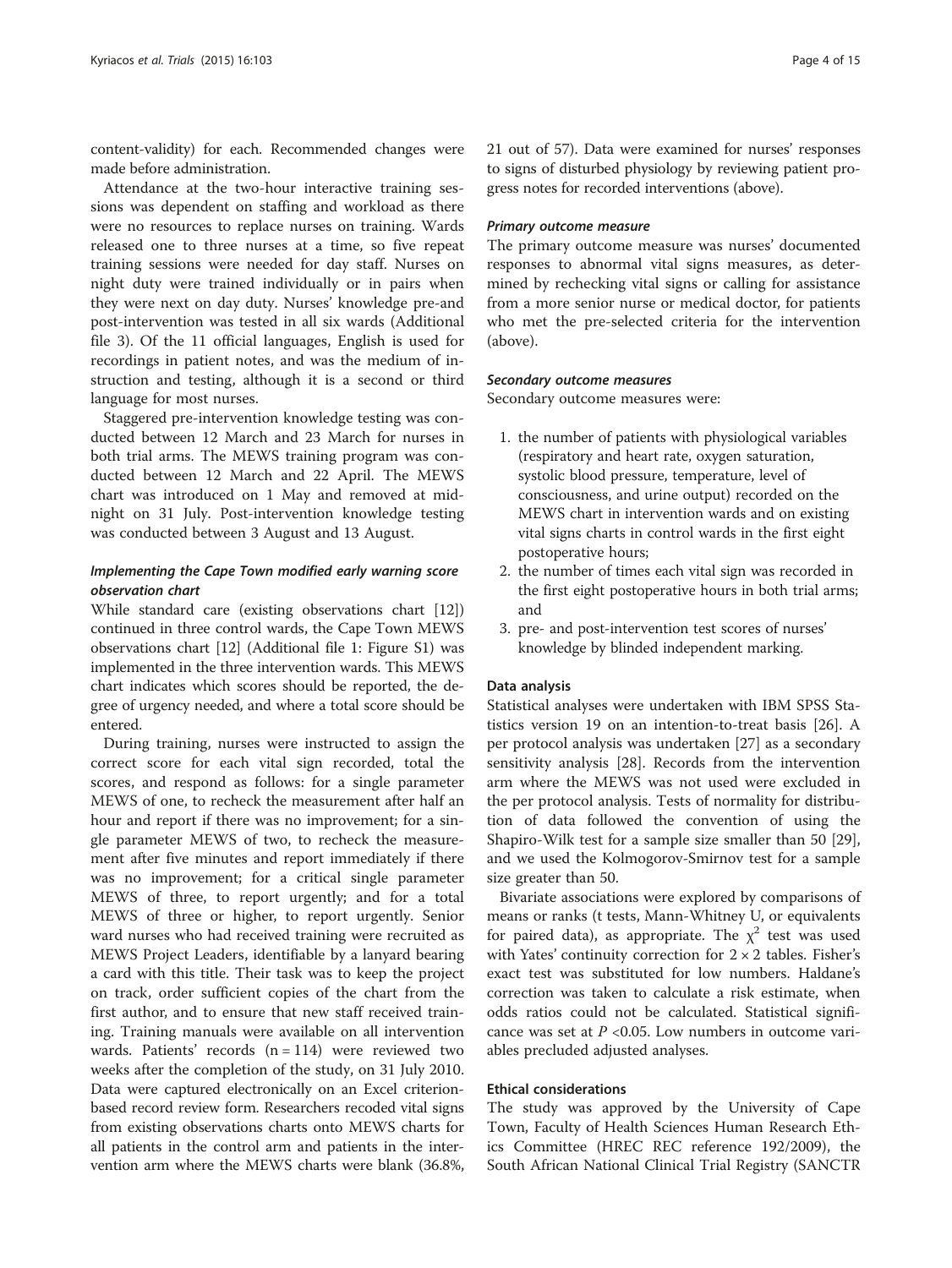<span id="page-4-0"></span>DOH 27-0713-4483), and the Pan African Clinical Trial Registry (PACTR201309000626545), hospital management, and clinical structures. The South African National Health Research Ethics Committee (NHREC) was notified of the study in 2009 (application 2009/3483). The study was conducted according to the principles of the Declaration of Helsinki [[30](#page-13-0)].

Written informed consent was obtained from nurse participants on intervention wards for the training program and knowledge testing, and on control wards for knowledge testing only [[31](#page-13-0)]. Cluster randomized controlled trials raise important ethical issues in relation to the nature and practice of informed consent [\[15,32](#page-13-0)]. When the MEWS observations chart was implemented on the three intervention wards, consent was not obtained from individual nurses [[33\]](#page-13-0) or patients, as the institutional consent (guardianship) [[34\]](#page-13-0) was considered to be the 'community consent' [\[15\]](#page-13-0) on behalf of individuals in the intervention clusters. The University of Cape

Town, Faculty of Health Sciences Human Research Ethics Committee waived the need for written informed consent from individual patients whose records were reviewed. In terms of South African legislation at that time (National Health Act No. 61 of 2003, Section 16 (2)) [\[35](#page-13-0)] a health care provider may examine a user's health records for the purposes of research without authorization if the research will not obtain information relating to the identity of the user.

### Results

### Record review

Of 1,427 patients undergoing surgery between 1 May and 31 July 2010 (Figure 1), 493 were aged 14 years or more and had received a general anaesthetic. The 1,427 included 11 patients who had died during this time  $(n =$ 8 in the intervention arm;  $n = 3$  in the control arm). Of these 11, five had received a general anaesthetic, but records were unavailable for two of the five. The other six

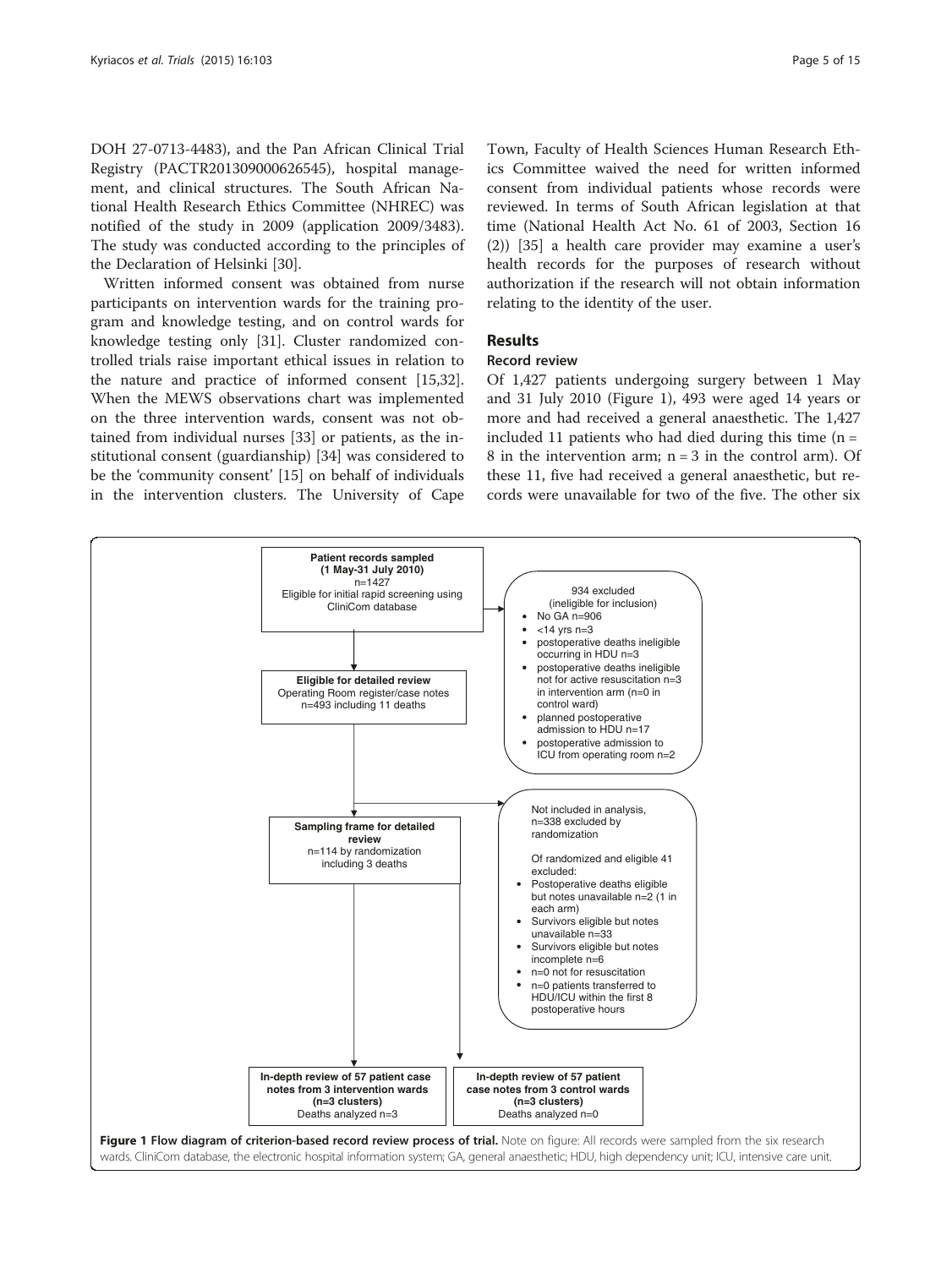<span id="page-5-0"></span>records were ineligible for analysis because three deaths occurred outside the wards and three patients who died were 'not for resuscitation'. This left three records for analysis, all of which were from the same ward in the intervention arm. Figure [1](#page-4-0) details the selection of records. Amongst the 482 survivors, 33 records were unavailable, six were incomplete, 0 patients were 'not for resuscitation', and 0 patients were transferred to a high dependency unit (HDU) or ICU within eight hours of operation.

### Baseline demographic and clinical characteristics of patients

Baseline demographic data and clinical characteristics of patients are presented in Tables 1 and 2, indicating that patients in trial arms were similar. The difference in proportion of patients undergoing different surgery reflected the wards' surgical specialties (Table 1).

### Nurses' responses to high and low threshold modified early warning scores for vital sign recordings (intention-to-treat analysis)

Nurses had used the MEWS chart as a single parameter tracking tool; no-one had calculated a total MEWS for each observation time-point despite training. The numbers of abnormal vital signs recordings, summarized in Table 3, were similar in trial arms. Responses to MEWS triggers that should have been reported for patients who met pre-selected criteria for intervention are summarized in Table [4](#page-6-0). Nurses in the intervention arm did not record responses to 121 out of 128 (94.5%) MEWS triggers that should have been reported for 50 out of 57 (87.7%) patients. Nurses in the control arm failed to record responses to 91 out of 93 (97.8%) deranged physiological parameters recoded into MEWS triggers that should have been reported for 55 out of 57 (96.5%) patients. These differences in response rates between the two trial arms did not reach statistical significance (odds ratio (OR): 2.63, 95% confidence interval (CI): 0.53 to 12.97) or the number of patients affected in each trial arm (OR: 0.26, 95% CI: 0.05 to 1.31). Overall, nurses in both trial arms reported nine out of 221 (4.1%) deranged physiological parameters for nine out of 105 (8.6%) patients who needed to be assessed. Nurses did not report two abnormal signs (respiratory rate, systolic blood

|  |  |  |  |  |  | Table 1 Type of surgery in intervention and control arms |  |  |  |
|--|--|--|--|--|--|----------------------------------------------------------|--|--|--|
|--|--|--|--|--|--|----------------------------------------------------------|--|--|--|

|                  | Intervention arm $(n = 57)$ | Control arm $(n = 57)$ |
|------------------|-----------------------------|------------------------|
| Type of surgery  | Number (%)                  | Number (%)             |
| General          | 16(28.1)                    | 19 (33.3)              |
| Vascular         | 2(3.5)                      | 6(10.5)                |
| Gastrointestinal | 1(1.8)                      | 13 (22.8)              |
| Orthopedic       | 38 (66.7)                   | 19 (33.3)              |

|  |                                              |  | Table 2 Baseline demographics and clinical characteristics |
|--|----------------------------------------------|--|------------------------------------------------------------|
|  | of patients in intervention and control arms |  |                                                            |

| <b>Characteristic</b>     | Intervention arm | Control arm |  |  |
|---------------------------|------------------|-------------|--|--|
|                           | $(n = 57)$       | $(n = 57)$  |  |  |
|                           | Number (%)       | Number (%)  |  |  |
| Sex: female               | 21 (36.8)        | 36 (63.2)   |  |  |
| Pre-existing comorbidity: |                  |             |  |  |
| Myocardial infarction     | 0                | 3(5.3)      |  |  |
| Renal                     | 1(1.8)           | 0           |  |  |
| Diabetes mellitus         | 13 (22.8)        | 4(7.01)     |  |  |
| Carcinoma                 | 4(7.01)          | 10 (17.5)   |  |  |
| Respiratory               | 9(15.8)          | 9(15.8)     |  |  |
| Cerebrovascular Accident  | 5(8.8)           | 7(12.3)     |  |  |
| Hypertension              | 17 (29.8)        | 19 (33.3)   |  |  |
| 1 co-morbidity            | 19 (33.3)        | 26 (45.6)   |  |  |
| 2 co-morbidities          | 17 (29.8)        | 13 (22.8)   |  |  |
| 3 co-morbidities          | 10(17.5)         | 6(7.0)      |  |  |
| 4 co-morbidities          | 2(3.5)           | 0           |  |  |
| Age in years:             |                  |             |  |  |
| Median                    | 49.00            | 45.00       |  |  |
| Range                     | 14-76            | 14-84       |  |  |
| Interguartile range       | 29               | 26          |  |  |

Marginally more patients in the intervention group (48 out of 57, 84.2%) had up to four comorbidities than those in the control group (45 out of 57, 78.9%).

pressure (BP), and/or heart rate) respectively for two of the three patients who died; the other patient had two out of two abnormal signs (heart rate and temperature) reported.

### Patients with recorded postoperative parameters by trial arm

The MEWS chart was intended for all patients in the intervention arm but was only used with 63.2% (36 out of 57) patients. The numbers of patients with vital sign

Table 3 Number of abnormal vital signs recorded per patient (intention-to-treat analysis)

| Number of            | Intervention arm % |          | Control arm % |       |  |
|----------------------|--------------------|----------|---------------|-------|--|
| abnormal vital signs | n                  |          | n             |       |  |
| $\Omega$             | 9                  | 15.79    | - 12          | 21.05 |  |
| $\mathbf{1}$         | 19                 | 33.33 26 |               | 45.61 |  |
| $\overline{2}$       | 17 <sup>a</sup>    | 29.82 13 |               | 22.81 |  |
| 3                    | 10                 | 17.54 6  |               | 10.53 |  |
| $\overline{4}$       | $\mathcal{P}$      | 3.51     | $\Omega$      |       |  |
| Total                | 57                 | 100      | 57            | 100   |  |

<sup>a</sup>Two patients died.

No significant differences identified, df = 4,  $\chi^2$  5.05, P = 0.28. df, the degrees of freedom, or the number of 'entities' that are free to vary when a statistical test is applied; this also determines the probability distribution used for the test statistic.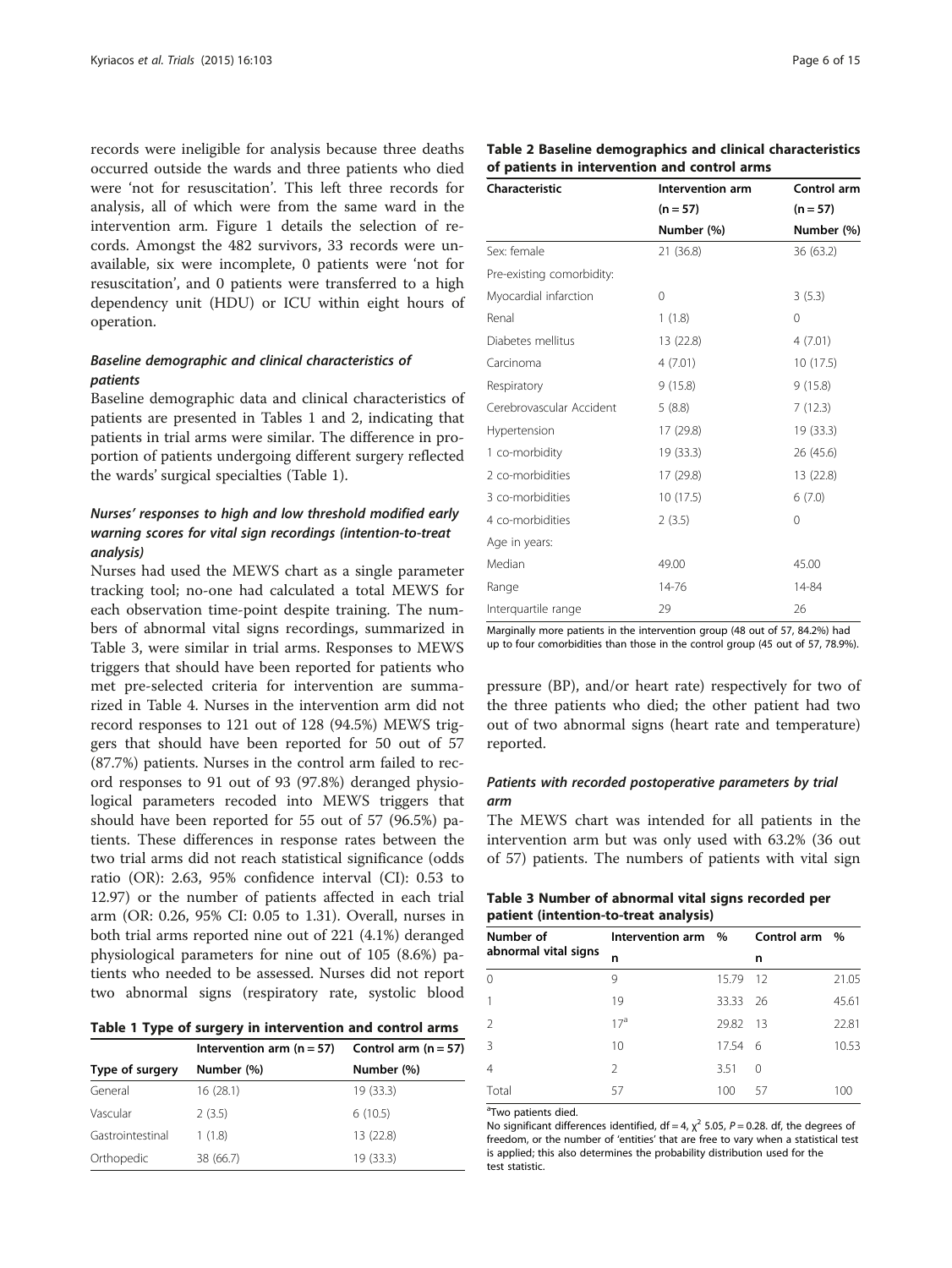|                                    | Intervention arm $n = 50$ patients                                   |                     |             | Control arm $n = 55$ patients             |                     |                     |
|------------------------------------|----------------------------------------------------------------------|---------------------|-------------|-------------------------------------------|---------------------|---------------------|
|                                    | Parameter and MEW scores  Number of MEWS trigger points  Response to | number of patients  |             | Number of MEWS trigger points Response to | number of patients  |                     |
|                                    |                                                                      | Yes (%)             | No (%)      |                                           | Yes (%)             | No (%)              |
| Respiratory rate MEWS              |                                                                      |                     |             |                                           |                     |                     |
| $\mathbf{1}$                       | 15                                                                   | $\mathbf 0$         | 15 (100)    | $\mathsf{O}\xspace$                       | 0                   | $\mathsf{O}\xspace$ |
| $\sqrt{2}$                         | 6                                                                    | 0                   | 6 (100)     | $\mathbf 0$                               | $\mathbf 0$         | 0                   |
| 3                                  | $\mathbf 0$                                                          | 0                   | $\circ$     | $\circ$                                   | $\mathbf 0$         | 0                   |
| Total                              | 21                                                                   | $\mathsf{O}\xspace$ | 21 (100)    | $\mathsf{O}\xspace$                       | 0                   | $\mathsf{O}\xspace$ |
| Heart rate MEWS                    |                                                                      |                     |             |                                           |                     |                     |
| $\mathbf{1}$                       | 11                                                                   | $\mathsf{O}\xspace$ | 11(100)     | 13                                        | $\mathbf 0$         | 13 (100)            |
| $\overline{2}$                     | 7                                                                    | 1(14.3)             | 6(85.7)     | 6                                         | 0                   | 6 (100)             |
| 3                                  | 1                                                                    | 0                   | 1(100)      | $\mathsf{O}\xspace$                       | $\mathbf 0$         | $\mathbf 0$         |
| Total                              | 19                                                                   | 1(5.3)              | 18 (94.7)   | 19                                        | 0                   | 19 (100)            |
| Oxygen saturation MEWS             |                                                                      |                     |             |                                           |                     |                     |
| $\mathbf{1}$                       | $\mathbb O$                                                          | $\mathbf 0$         | $\mathbf 0$ | $\mathbf{1}$                              | 0                   | 1(100)              |
| $\overline{2}$                     | $\mathbf{1}$                                                         | 0                   | 1(100)      | $\circ$                                   | $\mathbf 0$         | $\mathsf{O}\xspace$ |
| 3                                  | $\mathbf 0$                                                          | 0                   | $\mathbf 0$ | $\circ$                                   | $\mathbf 0$         | $\mathsf{O}\xspace$ |
| Total                              | 1                                                                    | $\mathbf 0$         | 1(100)      | $\mathbf{1}$                              | $\mathbf 0$         | 1(100)              |
| Systolic blood pressure MEWS       |                                                                      |                     |             |                                           |                     |                     |
| $\mathbf{1}$                       | 11                                                                   | 1(9.1)              | 10 (90.9)   | 20                                        | $\mathbf 0$         | 20 (100)            |
| $\overline{2}$                     | 7                                                                    | $\mathsf{O}\xspace$ | 7(100)      | $\overline{4}$                            | $\mathbf 0$         | 4(100)              |
| 3                                  | 7                                                                    | 2(28.6)             | 5(71.4)     | 3                                         | 1(33.3)             | 2(66.7)             |
| Total                              | 25                                                                   | 3(12.0)             | 22 (88.0)   | 27                                        | 1(3.7)              | 26 (96.3)           |
| Temperature MEWS                   |                                                                      |                     |             |                                           |                     |                     |
| $\mathbf{1}$                       | 22                                                                   | 2(9.1)              | 20 (90.9)   | 18                                        | 0                   | 18 (100)            |
| $\sqrt{2}$                         | 7                                                                    | $\mathsf{O}\xspace$ | 7 (100)     | $\overline{4}$                            | $\circ$             | 4(100)              |
| 3                                  | $\mathbf 0$                                                          | $\circ$             | 0           | $\mathbf{1}$                              | $\mathbf 0$         | 1(100)              |
| Total                              | 29                                                                   | 2(6.9)              | 27 (93.1)   | 23                                        | $\mathbf 0$         | 23 (100)            |
| Level of consciousness MEWS        |                                                                      |                     |             |                                           |                     |                     |
| 1                                  | 9                                                                    | 0                   | 9(100)      | 7                                         | 0                   | 7 (100)             |
| $\overline{2}$                     | $\mathbf 0$                                                          | $\mathbf 0$         | $\mathbb O$ | $\circ$                                   | $\mathbf 0$         | $\mathsf{O}\xspace$ |
| 3                                  | $\mathbf 0$                                                          | 0                   | 0           | $\mathsf{O}\xspace$                       | $\mathbf 0$         | $\mathsf{O}\xspace$ |
| Total                              | 9                                                                    | $\mathsf{O}\xspace$ | 9(100)      | $\overline{7}$                            | $\mathsf{O}\xspace$ | 7 (100)             |
| Urine output MEWS                  |                                                                      |                     |             |                                           |                     |                     |
| $\mathbf{1}$                       | 11                                                                   | $\mathsf{O}\xspace$ | 11 (100)    | 5                                         | $\mathsf{O}\xspace$ | 5 (100)             |
| $\overline{2}$                     | 6                                                                    | $\mathbf 0$         | 6 (100)     | $\overline{4}$                            | $\mathbf 0$         | 4 (100)             |
| 3                                  | 7                                                                    | 1(14.3)             | 6(85.7)     | 7                                         | 1(14.3)             | 6(85.7)             |
| Total                              | 24                                                                   | 1(4.2)              | 23 (95.8)   | 16                                        | 1(6.3)              | 15 (93.7)           |
| Overall total, primary outcome 128 |                                                                      | 7(5.5)              | 121 (94.5)  | 93                                        | 2(2.2)              | 91 (97.8)           |

<span id="page-6-0"></span>Table 4 Nurses' responses to disturbed physiology (MEW score 1 to 3)<sup>a</sup>: numbers of patients that should have triggered and did trigger responses in their first eight postoperative hours

Intention-to-treat analysis.

<sup>a</sup>No distinction is made between lower and upper modified early warning score (MEWS) trigger points.

0 indicates no recordings.

Excluding level of consciousness and urine output, which should be interpreted with caution, 46 patients (80.7%) in the intervention arm (n = 57) had one to three parameters with abnormal MEWS: 19 (33.3%) patients had one abnormal parameter; 17 (29.8%) had two abnormal parameters (including the three patients who died); and 10 (17.5%) had three abnormal parameters. Two (3.5%) patients had four abnormal parameters. Nine (15.8%) patients in the intervention arm had no abnormal parameters. In the control arm (n = 57), 45 (78.9%) patients had one to three parameters with abnormal MEWS: 26 (45.6%) patients had one abnormal parameter; 13 (22.8%) had two abnormal parameters; and six (10.5%) had three abnormal parameters. Twelve (21.0%) patients in the control arm had no abnormal parameters.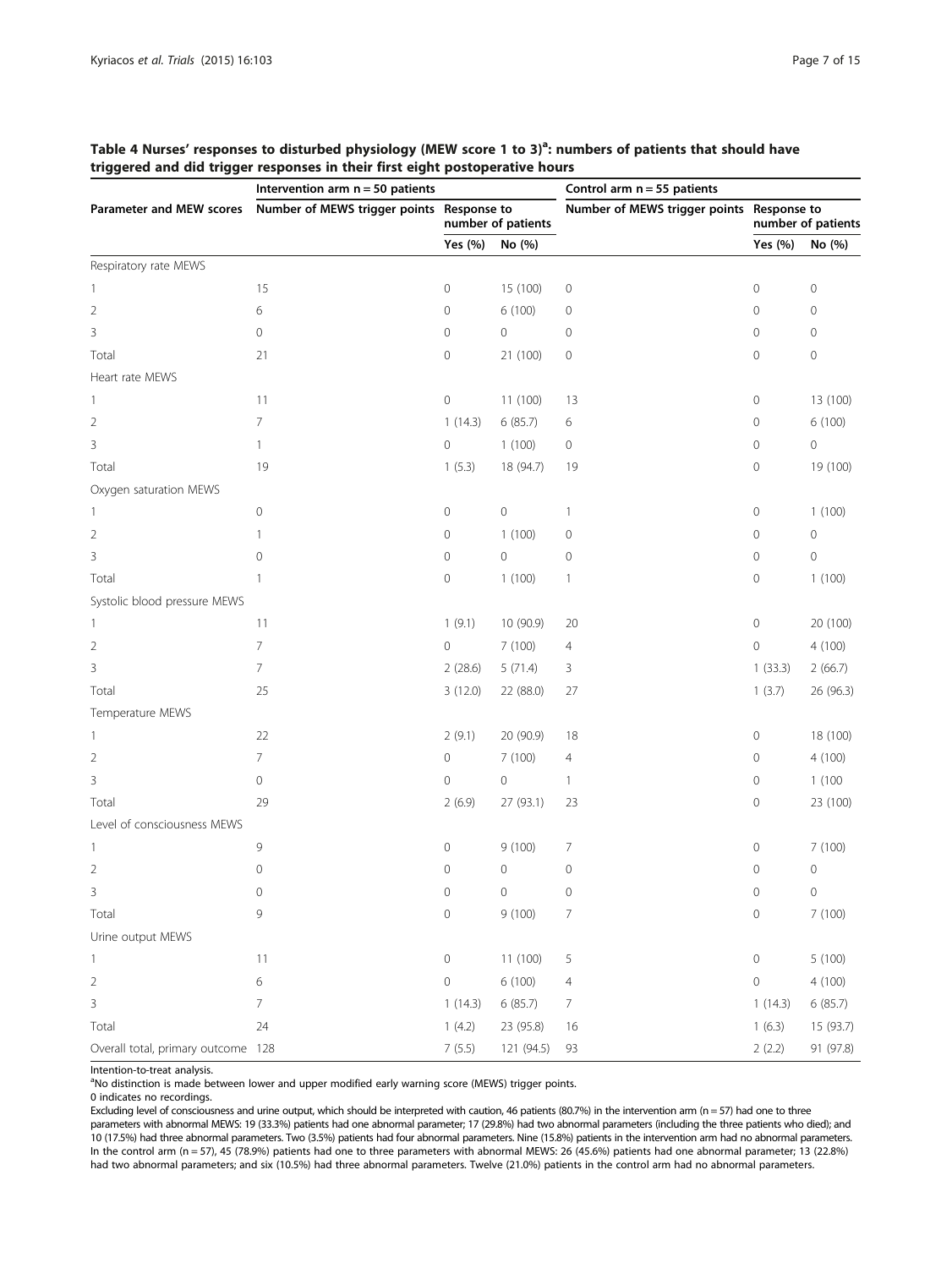recordings within the first eight hours following surgery are shown in Table 5. All patients had recordings for blood pressure and heart rate. Patients in the intervention arm were more likely to have respiratory rate recorded (OR: 24.8, 95% CI: 5.50 to 111.32), and all seven vital signs recorded (Haldane's estimator OR: 12.05, 95% CI: 0.650 to 223.19,  $P = 0.02$ ).

### Per protocol analysis of nurses' responses to high and low threshold MEWS vital sign recordings

Per protocol analysis (Table [6\)](#page-8-0) of nurses' responses to MEWS triggers for 63.2% (36 out of 57) of patients in the intervention arm who had the MEWS chart showed that they did not record responses to 85 out of 88 (96.6%) MEWS triggers that should have been reported. Nurses in the control ward failed to record responses to 89 out of 90 (98.9%) deranged physiological parameters recoded into MEWS triggers that should have been reported for 57 patients. Only systolic BP recordings triggered reporting: three of 15 (20.0%) abnormal recordings using the MEWS and one of 25 (4.0%) recordings using the standard chart. These differences did not reach statistical significance. Overall, nurses in both trial arms reported a combined total of four out of 178 (2.2%) deranged physiological parameters for four out of 93 (4.3%) patients who needed to be assessed. Patients with the MEWS chart in the intervention arm were more likely to have recordings for respiratory rate (OR: 62.5, 95% CI: 12.89 to 303.15); oxygen saturation (OR: 5.5, 95% CI: 1.05 to 28.95), level of consciousness (OR: 5.95,

95% CI: 1.62 to 21.84), and all seven parameters (OR: 20.1, 95% CI: 1.08 to 375.09, using Haldane's estimator).

### Number of times each vital sign was recorded in the first eight postoperative hours by trial arm

The number of recordings (Table [7\)](#page-9-0) was significantly different between the intervention and control arms for respiratory rate ( $Z = -5.42$ ,  $P < 0.001$ ), heart rate ( $Z = -2.09$ ,  $P = 0.036$ ), systolic blood pressure (Z = -3.03,  $P = 0.002$ ), temperature  $(Z = -2.742, P = 0.006)$ , and level of consciousness ( $Z = -4.44$ ,  $P < 0.001$ ). However, the rates of documented 'abnormal' vital signs (by MEWS criteria) were similar, and the incidence of serious adverse events (SAEs) was low.

#### Nurse participants

The flow of nurses recruited for the training intervention on an intention-to-treat basis is shown in Figure [2](#page-10-0) [[16-18](#page-13-0)]. It was anecdotally reported, after the trial conclusions, that a small number of two to three nurses from control wards were working occasional overtime shifts in intervention wards. A total of 50 nurses participated in pre- and post-knowledge testing (25 in each arm) (Additional file [3\)](#page-12-0). There were 13 Registered Professional Nurses (RPNs) in each trial arm, five Registered Staff Nurses (RSNs) in the intervention arm versus four in the control arm, and seven Registered Nursing Auxiliaries (RNAs) in the intervention arm versus eight in the control arm. One nurse in each of two intervention wards declined to participate in the study.

| Table 5 Numbers of patients with postoperative parameter recordings by trial arm (intention-to-treat analysis) |  |  |  |  |
|----------------------------------------------------------------------------------------------------------------|--|--|--|--|
|                                                                                                                |  |  |  |  |

| Parameter                                                                   | Intervention arm<br>$N = 57$ patients | Control arm<br>$N = 57$ patients | P value | <b>OR</b>            | 95% CI         |
|-----------------------------------------------------------------------------|---------------------------------------|----------------------------------|---------|----------------------|----------------|
|                                                                             | Number (%)                            | Number (%)                       |         |                      |                |
| Respiratory rate recorded                                                   | 27 (47.4)                             | 2(3.5)                           | < 0.001 | 24.75                | 5.50-111.33    |
| Heart rate recorded                                                         | 57 (100)                              | 57 (100)                         |         |                      |                |
| Oxygen saturation recorded                                                  | 7(12.3)                               | 2(3.5)                           | 0.08    | 3.85                 | $0.76 - 19.41$ |
| Systolic blood pressure recorded                                            | 57 (100)                              | 57 (100)                         | 1.00    |                      |                |
| Temperature recorded                                                        | 55 (96.5)                             | 54 (94.7)                        | 1.00    | 1.53                 | $0.25 - 9.51$  |
| Level of consciousness <sup>a</sup> recorded                                | 45 (78.9)                             | 37 (64.9)                        | 0.09    | 2.03                 | 0.88-4.68      |
| Urine output recorded                                                       | 49 (86.0)                             | 51 (89.5)                        | 0.57    | 0.72                 | $0.23 - 2.23$  |
| All vital signs recorded                                                    | 5(8.4)                                | $0^{\rm b}$ (0.0)                | 0.06    | RE <sup>b</sup> 1.10 | $1.01 - 1.2$   |
| Incomplete recording of all vital signs                                     | 52 (91.2)                             | 57 (100)                         |         |                      |                |
| MEWS trigger should have been reported<br>and was reported, primary outcome | 7(12.3)                               | 2(3.5)                           | 0.08    | 0.26                 | $0.05 - 1.31$  |
| MEWS trigger should have been reported<br>and was not reported              | 50 (87.7)                             | 55 (96.5)                        |         |                      |                |

Note on table:

<sup>a</sup>LOC was recorded on the MEWS chart as alert (A), responds to voice (V), responds to pain (P), or unresponsive (U). On the existing chart LOC was recorded in patient progress notes as the state of wakefulness (for example 'drowsy') on return to ward and not Glasgow Coma Scale assessment, and this applied to 21 out of 57 (36.8%) patients in the intervention wards who did not have the MEWS chart. LOC recordings on the existing charts should be interpreted with caution. <sup>b</sup> <sup>b</sup>If Haldane's estimator is used to calculate OR this circumvents zero values in cells by adding one half to each cell and gives OR = 12.05 (95% CI: 0.65 to 223.19,  $P = 0.022$ ). CI, confidence interval; LOC, level of consciousness; MEWS, modified early warning score; OR, odds ratio; RE, risk estimate.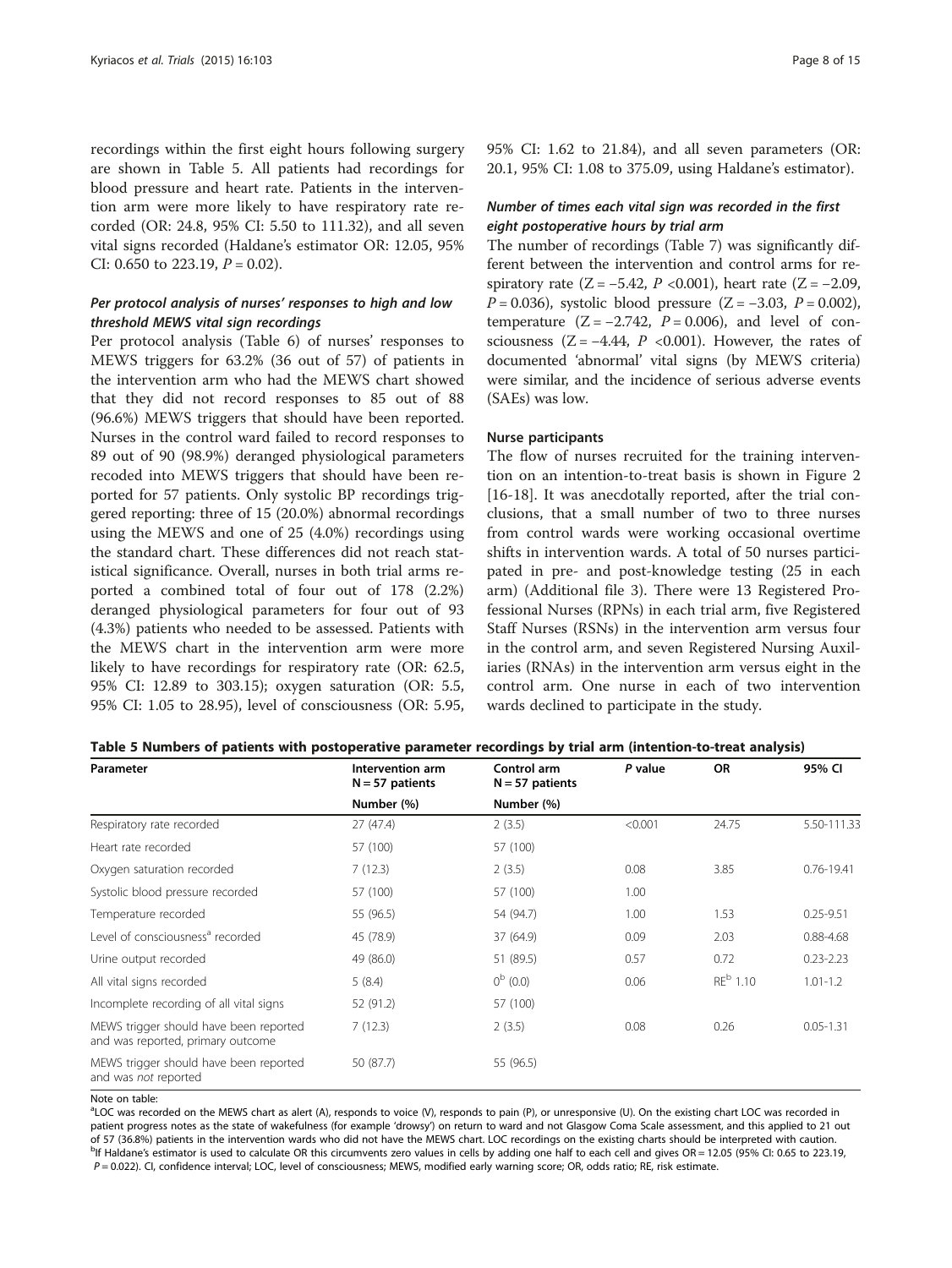<span id="page-8-0"></span>

|  | Table 6 Numbers of patients with recordings and nurses' responses to recordings that should have and did, or did not, |  |  |  |  |
|--|-----------------------------------------------------------------------------------------------------------------------|--|--|--|--|
|  | trigger a response <sup>a</sup> in the first eight postoperative hours (per protocol analysis)                        |  |  |  |  |

|                                                             | Intervention arm<br><b>MEWS chart</b><br>$n = 36$ patients |                       | Control arm                                |                       |         |                    |                                 |                              |
|-------------------------------------------------------------|------------------------------------------------------------|-----------------------|--------------------------------------------|-----------------------|---------|--------------------|---------------------------------|------------------------------|
| Parameter                                                   |                                                            |                       | <b>Existing chart</b><br>$n = 57$ patients |                       |         |                    |                                 | P value OR $(df = 1)$ 95% CI |
|                                                             | Number (%)                                                 | Response<br>triggered | Number (%)                                 | Response<br>triggered |         |                    |                                 |                              |
| Respiratory rate recorded                                   | 25 (69.4)                                                  |                       | 2(3.5)                                     |                       | < 0.001 | 62.50              | 12.89-<br>303.15                |                              |
| Respiratory rate should have triggered a response           | 20 (55.6)                                                  | $\circ$               | 0                                          | $\mathbf{0}$          | 1.00    |                    |                                 |                              |
| Heart rate recorded                                         | 36 (100)                                                   |                       | 57 (100)                                   |                       | 1.00    |                    |                                 |                              |
| Heart rate should have triggered a response                 | 12(33.3)                                                   | $\Omega$              | 19 (33.3)                                  | $\mathbf{0}$          | 1.00    |                    |                                 |                              |
| Oxygen saturation recorded                                  | 6(16.7)                                                    |                       | 2(3.5)                                     |                       | 0.03    | 5.5                | 1.05-28.95                      |                              |
| Oxygen saturation should have triggered a response          | 1(2.8)                                                     | $\Omega$              | 1(1.8)                                     | $\mathbf{0}$          | 1.00    |                    |                                 |                              |
| Systolic blood pressure recorded                            | 36 (100)                                                   |                       | 57 (100)                                   |                       | 1.00    |                    |                                 |                              |
| Systolic blood pressure should have triggered a<br>response | 15(41.7)                                                   | 3(20.0)               | 25 (43.9)                                  | 1(4.0)                | 0.23    | 5                  | 0.48-52.53                      |                              |
| Temperature recorded                                        | 35 (97.2)                                                  |                       | 54 (94.7)                                  |                       | 1.00    | 1.94               | 0.19-19.45                      |                              |
| Temperature should have triggered a response                | 17(47.2)                                                   | $\circ$               | 22 (38.6)                                  | $\mathbf{0}$          | 1.00    |                    |                                 |                              |
| Level of consciousness recorded                             | 33 (91.7)                                                  |                       | 37 (64.9)                                  |                       | 0.004   | 5.95               | 1.62-21.84                      |                              |
| Level of consciousness should have triggered a<br>response  | 6(16.7)                                                    | $\circ$               | 7(12.3)                                    | 0                     | 1.00    |                    |                                 |                              |
| Urine output recorded                                       | 33 (91.7)                                                  |                       | 51 (89.5)                                  |                       | 0.12    | 1.29               | $0.30 - 5.54$                   |                              |
| Urine output should have triggered a response <sup>b</sup>  | 17(47.2)                                                   | $\circ$               | 16(28.1)                                   | $\mathbf{0}$          | 1.00    |                    |                                 |                              |
| All parameters recorded                                     | 5(13.9)                                                    |                       | $\circ$                                    |                       | 0.003   | 20.08 <sup>b</sup> | $1.08 -$<br>375.09 <sup>b</sup> |                              |
| Incomplete recording of all parameters                      | 31(86.1)                                                   |                       | 57 (100)                                   |                       |         |                    |                                 |                              |

For 21 patients in the intervention arm, the MEWS chart had not been used.

<sup>a</sup>MEWS trigger of 1 = recheck measurement after half an hour and report if no improvement; MEWS trigger of 2 = recheck measurement after five minutes and report immediately if no improvement; MEWS trigger of 3 = critical, report urgently.

b Haldane's estimator was used for calculating OR (this circumvents zero values in cells by adding one half to each cell).

In the intervention wards nurses responded to 3.4% (three out of 88) MEWS that should have triggered reporting versus 1.1% (one out of 90) in the control wards  $(chi\rightarrow$  1.07, df = 1, P = 0.30). Overall, nurses in both arms reported a combined total of four out of 178 (2.2%) deranged physiological parameters for four out of 93 (4.3%) patients who needed to be assessed (three in the intervention arm, and one in the control arm). CI, confidence interval; MEWS, modified early warning score; OR, odds ratio; df, the degrees of freedom, or the number of 'entities' that are free to vary when a statistical test is applied; this also determines the probability distribution used for the test statistic (see footnote to Table [3](#page-5-0)).

### Comparison of pre- and post-intervention knowledge scores within and between trial arms

The mean difference (four out of 23, 19.5%) between pre- (10 out of 23, 41.9%) and post-intervention scores (14 out of 23, 61.4%) in the intervention arm reached statistical significance (paired t-value 3.8, 95% CI: −30.0 to [8](#page-10-0).9,  $P = 0.001$ ) but not in the control arm (Table 8). The independent t-test result (Table [9\)](#page-11-0) indicated that improvement in knowledge scores between trial arms was significantly better in the intervention arm than the control arm (mean difference: 15.5% (three out of 23), 95% CI: 3.8 to 27.2, P = 0.01, t-value: 2.69 (35.9 degrees of freedom), equal variances not assumed).

### **Discussion**

To our knowledge, this is the first report of a randomized controlled trial of a MEWS. A pragmatic, cluster randomized, parallel group, controlled clinical trial of a

training program and a MEWS chart for the detection of early signs of clinical deterioration made significant differences to knowledge, recording of respiratory rate, and recording of all seven physiological parameters during the first eight postoperative hours. However, there was little evidence that the intervention improved nurses' responses to patients who triggered a critical MEWS reporting algorithm.

### Limitations

Difficulties with the conduct, analysis, and reporting of cluster trials have been reported [[36](#page-13-0)] in both developed countries and sub-Saharan Africa [\[37,38\]](#page-13-0). Approval for implementation and testing of the MEWS in this study was limited to the period of study and the researchers had no authority to plan for its further use in practice thereafter. Although a cluster trial is intended to minimize contamination, professionals in the control arm may be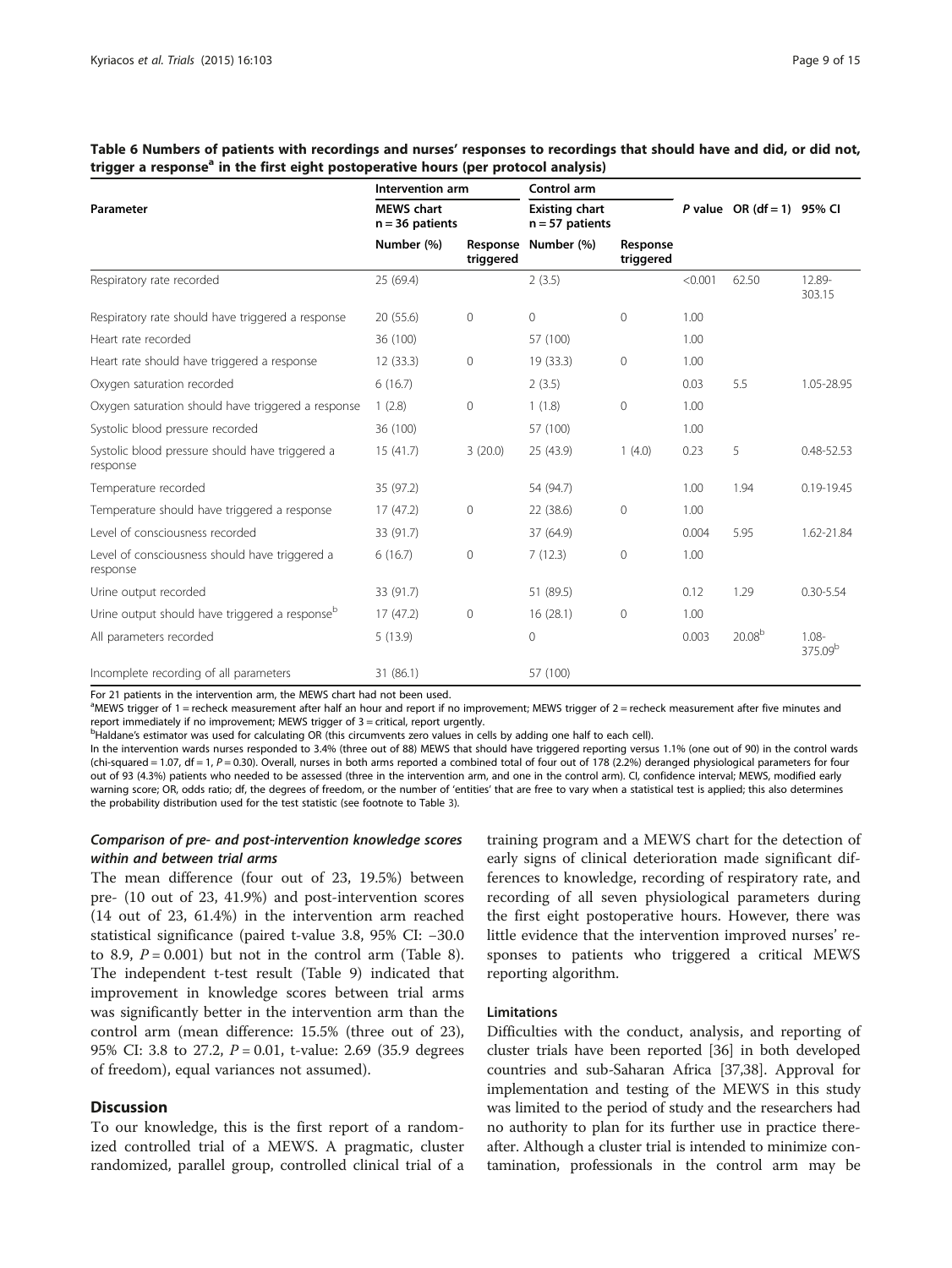| Parameter                     | Number of recordings |                |          | Mean rank | Z value   | P value |  |
|-------------------------------|----------------------|----------------|----------|-----------|-----------|---------|--|
| <b>Respiratory rate</b>       | <b>Total number</b>  | <b>Median</b>  | Range    |           |           |         |  |
| Intervention arm $(N = 57)$   | 73                   | $\circ$        | 0        | 70.33     | $-5.42$   | < 0.001 |  |
| Control arm $(n = 57)$        | $\overline{2}$       | $\mathbf 0$    | $0 - 2$  | 44.67     |           |         |  |
| Heart rate                    |                      |                |          |           |           |         |  |
| Intervention arm $(N = 57)$   | 285                  | $\overline{4}$ | $1 - 16$ | 51.08     | $-2.09$   | 0.036   |  |
| Control arm $(n = 57)$        | 346                  | 5              | $1 - 16$ | 63.92     |           |         |  |
| Oxygen saturation             |                      |                |          |           |           |         |  |
| Intervention arm $(N = 57)$   | 10                   | $\circ$        | $0 - 3$  | 60.04     | $-1.75$   | 0.080   |  |
| Control arm $(n = 57)$        | $\overline{2}$       | $\circ$        | $0 - 1$  | 54.96     |           |         |  |
| Systolic blood pressure       |                      |                |          |           |           |         |  |
| Intervention arm $(N = 57)$   | 325                  | 6              | $1 - 18$ | 48.24     | $-3.03$   | 0.002   |  |
| Control arm $(n = 57)$        | 414                  | 7              | $1 - 19$ | 66.76     |           |         |  |
| Temperature                   |                      |                |          |           |           |         |  |
| Intervention arm ( $N = 57$ ) | 134                  | 2              | $1 - 10$ | 65.69     | $-2.742$  | 0.006   |  |
| Control arm $(n = 57)$        | 113                  | $\overline{2}$ | $0 - 7$  | 49.31     |           |         |  |
| Level of consciousness        |                      |                |          |           |           |         |  |
| Intervention arm $(N = 57)$   | 134                  | 1              | $0 - 10$ | 70.39     | $-4.44$   | < 0.001 |  |
| Control arm $(n = 57)$        | 38                   | 1              | $0 - 2$  | 44.61     |           |         |  |
| Urine output                  |                      |                |          |           |           |         |  |
| Intervention arm $(N = 57)$   | 93                   | 2              | $0-6$    | 58.60     | $0 - 373$ | 0.709   |  |
| Control arm $(n = 57)$        | 87                   | 1              | $0 - 4$  | 56.40     |           |         |  |

<span id="page-9-0"></span>Table 7 Total numbers of recordings of parameters by trial arm (intention-to-treat analysis)

P values determined using the Mann-Whitney U test.

sensitized to the problems under investigation by their involvement with researchers or communication with colleagues in the intervention arm [\[39\]](#page-13-0). Any nurses from control wards, untrained in the MEWS, voluntarily working overtime shifts in intervention wards might have diluted the impact of the intervention [[40](#page-13-0)]; this may account for some, but not all, of the non-use of 37% of MEWS charts and the improvement in nurses' knowledge in control wards. Unusually for a randomized controlled trial, this work was conducted in a real-world setting in a resource-poor environment in a developing country. As in most cluster trials, we were unable to link individual nurses and patients, and most patients would have received care from several nurses. MEWS charts are not problem-free [[41](#page-13-0)], and the complexity of introducing a EWS system and educational program suggest that pragmatic cluster randomized controlled trials or stepped wedge trials might be preferable [[42](#page-13-0)] to patient randomized controlled trials [\[43-45\]](#page-13-0).

Suboptimal compliance with the MEWS affected the trial; no scores were totaled. Complex systems such as EWS are prone to human calculation errors, when 'pen and paper' is used [[45\]](#page-13-0), rather than electronic systems [[46\]](#page-13-0). Not all patients in both trial arms had recordings of all seven vital signs. In our previous work [[13](#page-13-0)] in the

same six wards, results showed a similar pattern of recording of vital signs, and no patients' records contained recordings for all seven parameters displayed on the MEWS. The absence of a total MEWS or a MEWS for one or more (of six) vital signs in  $47\%$  (n = 509) of patients in general surgical and medical wards in an observational data analysis pre- and post-intervention study in Belgium [[47](#page-14-0)] resonates with our findings. There were differences in recordings between trial arms but similar rates of 'abnormal' vital signs (by MEWS criteria). The absence of catastrophic clinical consequences in both trial arms is noteworthy, but not unusual in our clinical areas [[47\]](#page-14-0), and we have no evidence that the MEWS improved clinical outcomes.

Our previous work [[13\]](#page-13-0) in the same wards indicated a similar uniform absence of responses to abnormal vital signs. Per protocol analyses indicated that, where used, the MEWS increased recordings of oxygen saturation and level of consciousness, in addition to respiratory rate. In both intention-to-treat and per protocol analyses, more patients in the intervention arm had abnormalities reported. However, differences did not reach statistical significance. Those that comply with trial protocols are not a random sample and may be different in some ways. Selectively excluding those who violate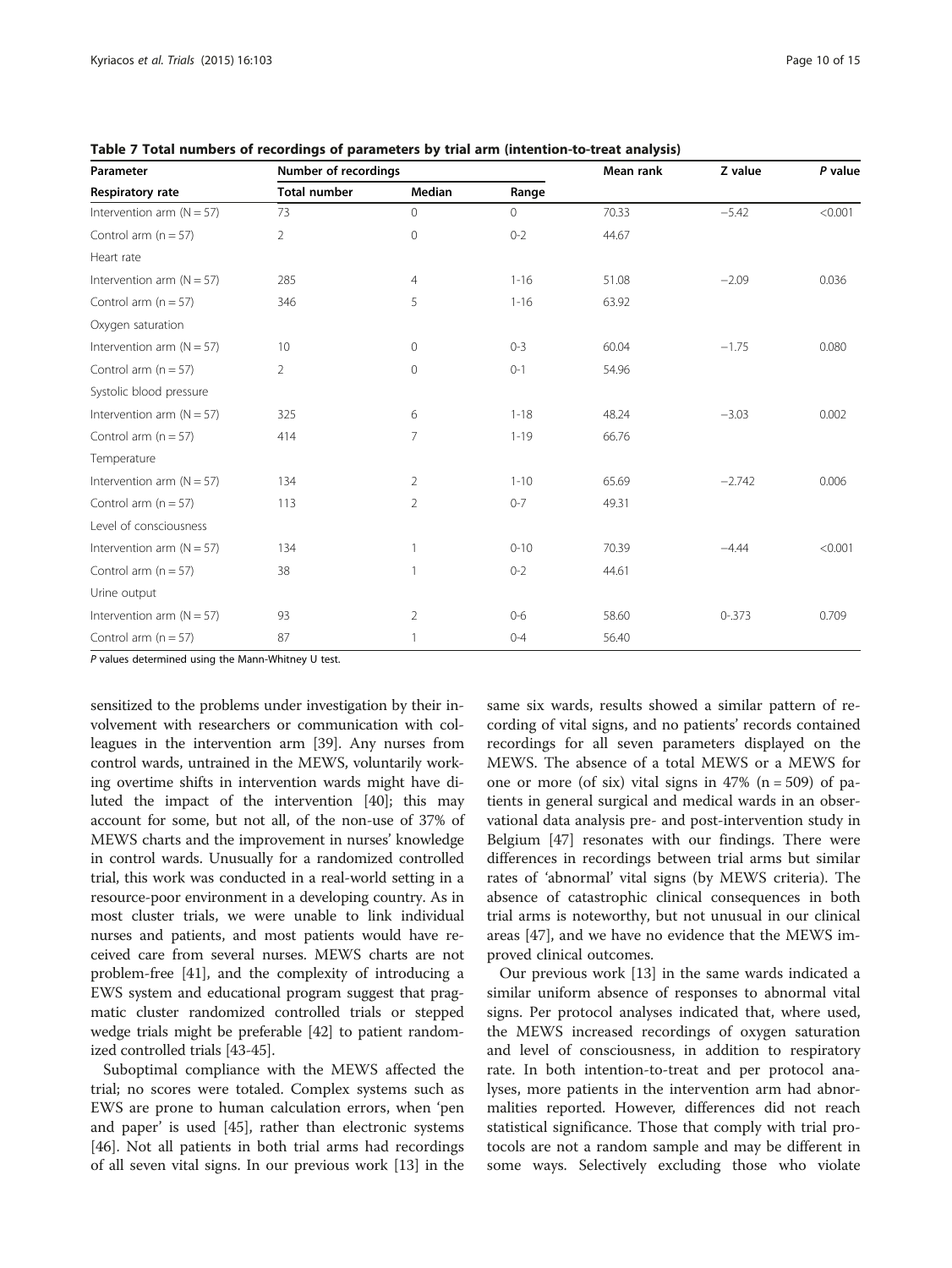<span id="page-10-0"></span>

protocols may introduce bias, necessitating cautious interpretation of per protocol analyses. We acknowledge a paucity of conservatism in our sample size calculation, most particularly that we were unable to take account of clustering; however, data collection was limited by available resources. A larger sample is needed to test these findings. Our findings are presented without correction for multiple testing [[48,49\]](#page-14-0) in order to delineate leads for larger trials, and interpretation rests with readers.

Traditionally, nursing work that is not recorded is regarded as incomplete or even 'not done'. However, the absence of recorded interventions for patients meeting pre-determined criteria for intervention, although of deep concern, does not mean necessarily that there were no interventions. Nevertheless, without a documented

record, nurses' reporting is incomplete, and counted as such in this study. From single site research we cannot assume that respondents and response patterns are representative of other populations. The trial location may have influenced recruitment, retention, and clinical outcomes. A new vital signs chart may improve recording due to increased interest [[9,](#page-13-0)[50\]](#page-14-0).

No nurse observation protocol existed at our research site. Intervals between manual monitoring of vital signs on general wards vary substantially, for example between eight and 12 hours [\[51\]](#page-14-0). Our study might have been strengthened by implementing and evaluating compliance with a standard protocol for frequency of physiological observations of at least every 12 hours for every patient, as recommended in the United Kingdom's

|  |  |  |  | Table 8 Comparison of pre- and post-intervention knowledge scores within each trial arm |
|--|--|--|--|-----------------------------------------------------------------------------------------|
|--|--|--|--|-----------------------------------------------------------------------------------------|

|                             | <b>Pre-intervention score</b> | <b>Post-intervention score</b> | Paired t-test for equality of means within trial arms |              |         |
|-----------------------------|-------------------------------|--------------------------------|-------------------------------------------------------|--------------|---------|
|                             | Mean score (%, SD)            | Mean score (%, SD)             | Mean difference (%, SD)                               | t-value (df) | P value |
| Intervention arm $(n = 25)$ | 10/23 (41.9, 14.6)            | 14/23 (61.4, 27.9)             | 4/23 (19.5, 25.6)                                     | 3.804(24)    | 0.001   |
| Control arm $(n = 25)$      | $9/23$ (37.2, 18.19)          | 10/23 (41.2, 16.22)            | 1/23 (4.0, 13.2)                                      | $-1.512(24)$ | 0.144   |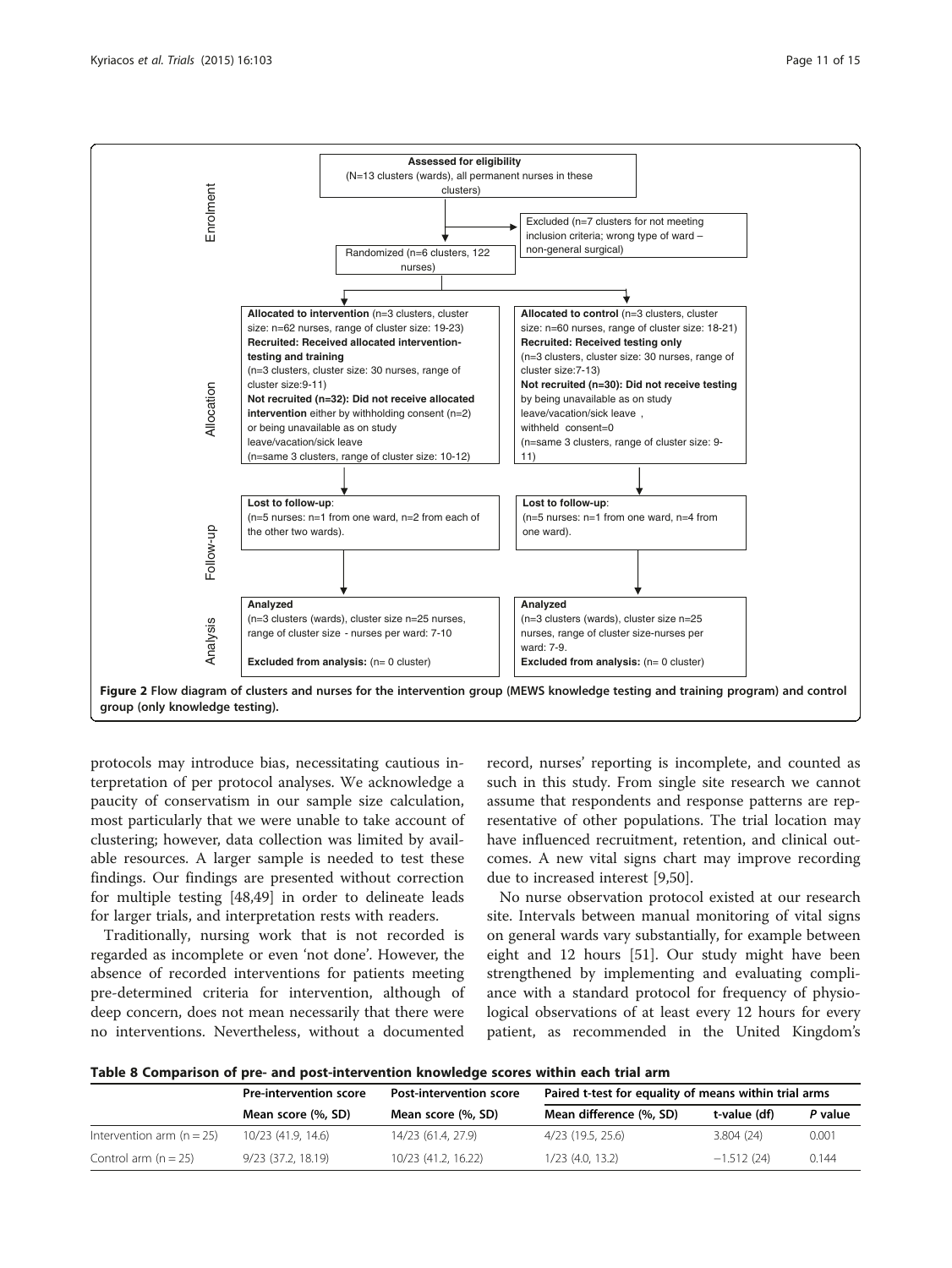| Intervention arm $(n = 25)$ |  | Control arm $(n = 25)$    |  | Independent t-test for mean differences in pre- and post-intervention<br>scores between trial arms |                                               |         |  |
|-----------------------------|--|---------------------------|--|----------------------------------------------------------------------------------------------------|-----------------------------------------------|---------|--|
| $(%$ , SD)                  |  | (%. SD)                   |  | Mean score difference 95% CI Mean score difference 95% CI Mean score difference<br>(%, 95% CI)     | t-value (df)                                  | P value |  |
| 4/23 (19.5, 25.6)           |  | 8.9-30.0 1/23 (4.0, 13.2) |  | $-1.5 - 9.5$ 3/23 (15.5, 3.8-27.2)                                                                 | 2.69 (35.9) equal variances not assumed 0.011 |         |  |

<span id="page-11-0"></span>Table 9 Comparison of pre- and post-intervention knowledge scores between trial arms

Data were normally distributed and parametric tests were used.

The 95% CI values with minus signs indicate a wide standard deviation within the greater population of nurses, particularly in the control wards, indicating that the sample size may be too small.

Note: test material is available to reviewers and editors on request. CI, confidence interval, SD, standard deviation; df, degrees of freedom.

National Institute for Health and Care Excellence (NICE) Clinical Practice Guideline 50 [[52\]](#page-14-0). There were few deaths and too many confounding factors in a clinical setting to attribute these outcomes to inadequate recording and reporting. A much larger sample would be needed to examine the effect of the MEWS on SAEs.

### The realities of practice

Incomplete recording of all seven vital signs in the postoperative period was high in the intervention arm and worse in the control arm. In the control arm, poor recording might be attributed to the absence of guidelines for appropriate frequency [\[9](#page-13-0)] and number of vital signs to be recorded. Not all MEWS charts include monitoring of urine output [[9\]](#page-13-0). Poor recording of oxygen saturation following the administration of a general anaesthetic and opioids [[53](#page-14-0)] is of concern.

The improvement in scores between pre- and postintervention knowledge tests of nurses in the intervention arm from 41.9 to 61.4% did not translate into improved documented reporting of patients who met the pre-determined criteria for intervention. The MEWS does not replace clinical judgment in detecting deteriorating patients [[21\]](#page-13-0). Even so, nurses failed to report deranged physiological parameters for 87.7% (intervention) and 96.5% (control) patients. This is deeply concerning and raises questions about the specificity of the MEWS to identify 'at risk' patients. However, in our previous work [\[13](#page-13-0)] in the same wards, there were no reported interventions for 10 out of 11 (90.9%) patients who died and had abnormal physiology, and for 38 (86.4%) control patients with abnormal physiology. The specificity of the Cape Town MEWS had been determined at between 77.3 and 81.4% [\[21](#page-13-0)]. Other studies also report nurses' failure to communicate concerns and inappropriate responses when patients showed signs of physiological deterioration [\[3](#page-13-0),[9,](#page-13-0)[54\]](#page-14-0). There are too many confounding factors in a clinical setting to attribute these outcomes to inadequate recording and reporting. Strategies for implementing and monitoring patient safety initiatives in large tertiary hospitals need to accommodate the complexity of such organizations. Patients admitted to this level of care have complex conditions requiring treatment not available at secondary level hospitals, increasing their risk of adverse events. Other factors have to be considered.

Problems arise when nurses are competent in using technology for the monitoring of vital sign but lack clinical knowledge in interpreting data and intervening appropriately to ensure optimum and safe patient care. Misinterpretation of clinical data is associated with poor clinical reasoning skills and, in studies using computer-based clinical scenarios, nurses have been found to overestimate risks and the need to intervene [[55](#page-14-0)]. An Australian survey found that nurses may not always follow predetermined medical emergency team (MET) calling criteria and may not recognize when assistance is required [\[56\]](#page-14-0).

Poor recording of vital signs and little evidence of appropriate responses to signs of physiological deterioration may be linked to 'task allocation', the method of patient care employed in the research wards, in preference to 'patient allocation'. It is standard practice in South African wards to delegate monitoring, recording, and interpretation of patient observations to nursing auxiliaries and enrolled nurses, and the quality of recording should be viewed within this context. The core function of the nurse in avoiding SAEs should go beyond the recording of patients' physiological vital signs [[57\]](#page-14-0). It is the nurse's professional responsibility to understand the significance of patient observations [[58](#page-14-0),[59](#page-14-0)].

#### Benefits of the intervention

Disappointingly, the improved knowledge scores only reached 61.4%, and may have been impacted by language difficulties and the inclusion of non-professional nurses who have a non-academic qualification. The MEWS chart resulted in significantly more patients in the intervention wards than control wards having recordings of respiratory rate, the best discriminator for clinical outcomes [[4](#page-13-0)]. Not all existing observation charts [\[12](#page-13-0)] included respiratory rate monitoring. This trial showed that, if included, respiratory rate is more likely to be monitored. As respiratory rate monitoring is the best discriminator of SAEs, it has replaced recording of oxygen saturation on some charts [[9\]](#page-13-0). Nevertheless, the improved scores suggest that a hospital-wide training program for early recognition and management of patients with impending critical illness is needed, in order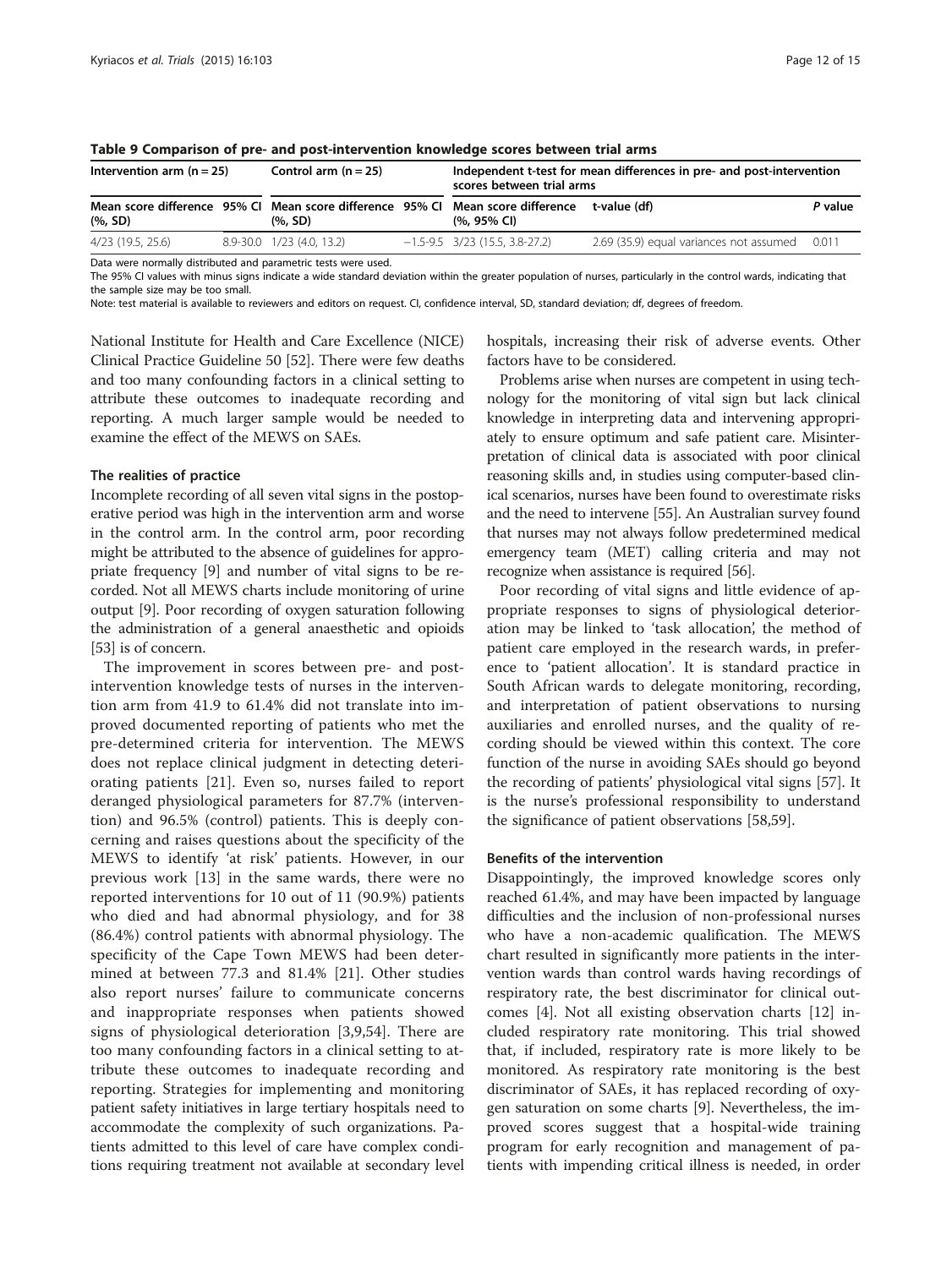<span id="page-12-0"></span>to complement in-service education programs for late rescue techniques, such as cardiopulmonary resuscitation (CPR). Low pre-intervention bioscience knowledge scores in both trial arms confirm previous research [\[7](#page-13-0)] that suggests that this underpinning knowledge may be suboptimal.

Improved recording did not translate into an improvement in responses to deranged physiology. The Cape Town ward MEWS has a wider range of cut points (thresholds) for respiratory rate, oxygen saturation, heart rate, systolic BP, and temperature than other published MEWS. This might have made interpretation of parameter readings more difficult, and may have accounted for the low response rate to the large number of triggers, despite training. This raises questions regarding the clinical effectiveness of the MEWS chart deployed to identify patients at risk and the user friendliness of the chart. To address the latter possibility, a revised version of the Cape Town ward MEWS observations chart (Additional file 4: Figure S2: Revised Cape Town MEWS chart) is presented. The United Kingdom National Early Warning Score (NEWS) [[60\]](#page-14-0) was not available when the study was undertaken. Since completion of this trial, we have substituted the values from the NEWS into the Cape Town ward MEWS, with permission from the United Kingdom Royal College of Physicians, as the NEWS values retain the range of trigger cut points (thresholds) (heart rate: 111 to 129; systolic BP: 81 to 100) we found to be associated with mortality [\[21](#page-13-0)]. User friendliness of the chart might be improved by reducing the number of cut points (thresholds) for physiological parameters that were not associated with mortality. To assist those responding to patients' physiological deterioration, the United Kingdom NEWS algorithm for a total MEWS [[60\]](#page-14-0) has been included on the revised chart, in addition to guidelines for reporting a single parameter trigger.

The association between recordings of vital sign parameters (including respiratory rates) and mortality [[61](#page-14-0)-[63](#page-14-0)] challenges traditional assumptions that mortality outcomes and determinants of survival fall solely within the domain of medical care, and provides further evidence that these outcomes are 'nursing sensitive' [\[8\]](#page-13-0). Nurses are concerned that patients on general wards are having increasingly more complex surgery, increasing their dependence and morbidity which, in the face of understaffing, results in increased workload and suboptimal quality of care, leaving less time to apply learning in practice [[64](#page-14-0)]. Specialist nurses, increased registered nurse (RN)-topatient ratios and a richer RN skill mix (more RNs than other categories of nurses), is inversely related to hospital mortality rates  $(n = 10,184$  nurses in 168 hospitals) [\[65](#page-14-0)] and to most adverse events  $(n = 124,204 \text{ patients})$  [[66](#page-14-0)]. These results should be generalized cautiously as hospital characteristics vary [\[67\]](#page-14-0). A total of 19 of 27 studies that

were systematically reviewed found an association between one or more unfavorable nursing environmental attributes and higher mortality. Despite extensive variability in attribute and outcome measures, settings, and research quality across studies, there is evidence that social and environmental characteristics of hospital nursing practice affect the outcomes of care, but more research is needed to link the nursing environment, including patient monitoring, to patient outcomes [[68](#page-14-0)].

#### Conclusions

The monitoring of vital signs should be central to patient safety initiatives and hospital-wide morbidity and mortality reviews. Recording and analyzing trends in the monitoring of vital signs may alert managers to changing standards of care. The Cape Town MEWS observations chart as a combined (aggregated and single parameter) track-and-trigger tool [\[12\]](#page-13-0) has been revised to indicate more clearly when abnormalities should be reported, and requires further testing. We recommend improved training for appropriate reporting of deranged physiology.

### Additional files

[Additional file 1: Figure S1.](http://www.trialsjournal.com/content/supplementary/s13063-015-0624-2-s1.tiff) Consensus derived Cape Town MEWS observations chart and reporting algorithm.

[Additional file 2:](http://www.trialsjournal.com/content/supplementary/s13063-015-0624-2-s2.docx) CONSORT Statement extended to pragmatic cluster trials: checklist.

[Additional file 3:](http://www.trialsjournal.com/content/supplementary/s13063-015-0624-2-s3.zip) Pre- and post-intervention test.

[Additional file 4: Figure S2.](http://www.trialsjournal.com/content/supplementary/s13063-015-0624-2-s4.pdf) Revised Cape Town MEWS chart.

#### Abbreviations

ALERT: Acute Life-threatening Events - Recognition and Treatment; BP: Blood pressure; CI: Confidence Interval; CPR: Cardiopulmonary Resuscitation; EWS system: Early warning scoring system; EWS: Early warning score; HDU: High dependency unit; HREC: Human Research Ethics Committee; ICU: Intensive Care Unit; MEWS system: Modified early warning scoring system; MEWS: Modified early warning score; NEWS: National Early Warning Score; NICE: National Institute for Health and Care Excellence; NHREC: National Health Research Ethics Committee; OR: Odds Ratio; RE: Risk Estimate; RN: Registered Nurse; RPN: Registered Professional Nurse; RSN: Registered Staff Nurse; RNA: Registered Nursing Auxiliary; SAE: Serious adverse event; SPI: Safer Patients Initiative.

#### Competing interests

The authors declare that they have no competing interests.

#### Authors' contributions

Conceived and designed the experiments: UK in consultation with JJ, MJ, and SJ. Performed the experiments: UK. Analyzed the data: UK, JJ, and SJ. Wrote the paper: UK. Revised and critically reviewed the article for important intellectual content and gave final approval for the manuscript: SJ, JJ, and MJ. All authors read and approved the final manuscript.

#### Acknowledgements

The authors acknowledge the experts who validated the training program and materials. We are indebted to researcher assistants Terry Wulff, for recruiting participants for the training program, and Johann Olivier, for independent blind marking of participants' knowledge tests, and to both for assisting with record review. We thank Naomi Lenders for assisting with allocation concealment.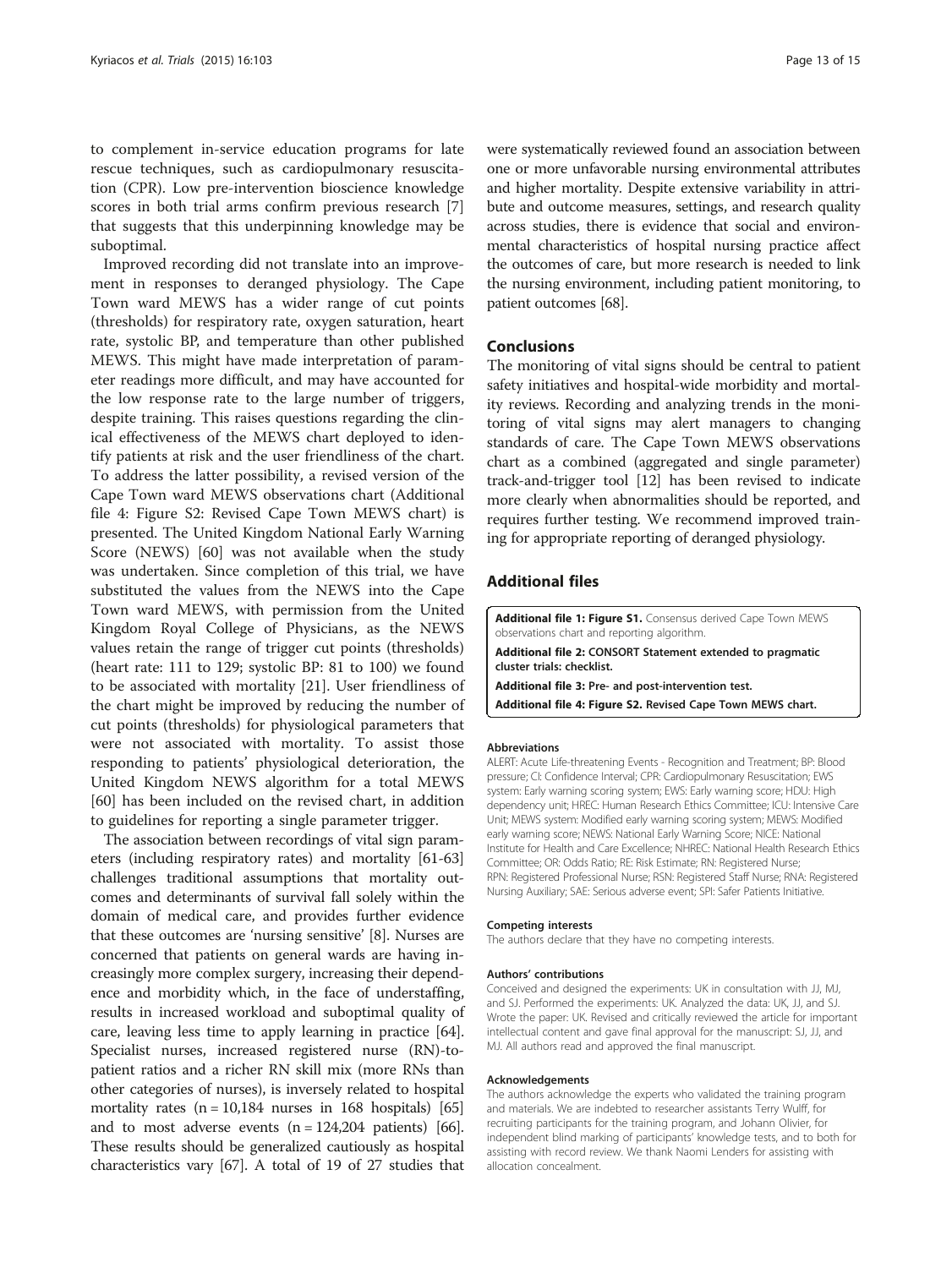#### <span id="page-13-0"></span>Source of funding

University of Cape Town Research Development Grants including a Carnegie PhD Award, the Department of Health and Rehabilitation Sciences Research Committee Award and the Faculty of Health Sciences Research Committee Award.

#### Author details

<sup>1</sup> Division of Nursing and Midwifery, Department of Health and Rehabilitation Sciences, Faculty of Health Sciences, University of Cape Town, Anzio Road, Cape Town 7925, South Africa. <sup>2</sup>Department of Health and Rehabilitation Sciences, Faculty of Health Sciences, University of Cape Town, Anzio Road, Cape Town 7925, South Africa. <sup>3</sup>Department of Anaesthesiology, Groote Schuur Hospital/University of Cape Town, Anzio Road, Cape Town 7925, South Africa. <sup>4</sup>School of Human and Health Sciences, Swansea University, Singleton Park, Swansea, Wales SA2 8PP, UK.

# Received: 11 June 2014 Accepted: 27 February 2015<br>Published online: 20 March 2015

#### References

- Zimlichman E, Szyper-Kravitz M, Unterman A, Goldman A, Levkovich S, Shoenfeld Y. How is my patient doing? evaluating hospitalized patients using continuous vital signs monitoring. Israeli Med Assoc J. 2009;11(June):382–4.
- 2. Rattray JE, Lauder W, Ludwick R, Johnstone C, Zeller R, Winchell J, et al. Indicators of acute deterioration in adult patients nursed in acute wards: a factorial survey. J Clin Nurs. 2011;20(5/6):723–32.
- Thomson R, Luettel D, Healey F. Safer care for the acutely ill patient: learning from serious incident. United Kingdom: NHS National Patient Safety Agency; 2007. Report No.: 0559. [http://www.npsa.nhs.uk/patientsafety/alerts-and](http://www.npsa.nhs.uk/patientsafety/alerts-and-directives/directives-guidance/acutely-ill-patient/)[directives/directives-guidance/acutely-ill-patient/](http://www.npsa.nhs.uk/patientsafety/alerts-and-directives/directives-guidance/acutely-ill-patient/). Accessed 8 March 2015.
- 4. Subbe CP, Davies RG, Williams E, Rutherford P, Gemmell L. Effect of introducing the Modified Early Warning score on clinical outcomes, cardiopulmonary arrests and intensive care utilisation in acute medical admissions. Anaesthesia. 2003;58:797–802.
- 5. Smith GB. In-hospital cardiac arrest: is it time for an in-hospital 'chain of prevention'? Resuscitation. 2010;81(9):1209–11.
- 6. Smith GB, Osgood VM, Crane S. ALERT a multiprofessional training course in the care of the acutely ill adult patient. Resuscitation. 2002;52(3):281–6.
- 7. Kyriacos U, Jordan S, van den Heever J. The biological sciences in nursing: a developing country perspective. J Adv Nurs. 2005;52(1):91–103.
- 8. Tourangeau AE. A theoretical model of the determinants of mortality. Adv Nurs Sci. 2005;28(1):58–69.
- 9. Robb G, Seddon M. A multi-faceted approach to the physiologically unstable patient. Qual Saf Health Care. 2010;19:e47.
- 10. Van Leuvan C, Mitchell I. Missed opportunities? An observational study of vital sign measurements. Crit Care Resusc. 2008;10(2):111–5.
- 11. Chatterjee MT, Moon JC, Murphy R, McCrea D. The "OBS" chart: an evidence based approach to re-design of the patient observation chart in a district general hospital setting. Postgrad Med J. 2005;81(960):663–6.
- 12. Kyriacos U, Jelsma J, James M, Jordan S. Monitoring vital signs: development of a modified early warning scoring (MEWS) system for general wards in a developing country. PLoS One. 2014;9(1):e87073.
- 13. Kyriacos U, Jelsma J, Jordan S. Record review to explore the adequacy of post-operative vital signs monitoring using a local modified early warning score (mews) chart to evaluate outcomes. PLoS One. 2014;9(1):e87320.
- 14. Zwarenstein M, Treweek S, Gagnier J, Altman D, Tunis S, Haynes B, et al. Pragmatic Trials in Healthcare (Practihc) group. Improving the reporting of pragmatic trials: an extension of the CONSORT statement. BMJ. 2008;11(337):a2390.
- 15. Hutton JL. Are distinctive ethical principles required for cluster randomized controlled trials? Stat Med. 2001;20:473–88.
- 16. Moher D, Schultz K, Altman D, The Consort Group. The CONSORT statement: revised recommendation for improving the quality of reports of parallel-group randomised trials. Lancet. 2001;357:1191–4.
- 17. Moher D, Hopewell S, Schulz KF, Montori V, Gøtzsche PC, Devereaux PJ, et al.. CONSORT 2010 explanation and elaboration: updated guidelines for reporting parallel group randomised trials. BMJ. 2010;340.
- 18. Schulz K, Altman D, Moher D, the CONSORT Group. CONSORT 2010 Statement: updated guidelines for reporting parallel group randomised trials. Trials. 2010;11(1):32.
- 19. Bristow PJ, Hillman KM, Chey T, Daffurn K, Jacques TC, Norman SL, et al. Rates of in-hospital arrests, deaths and intensive care admissions: the effect of a medical emergency team. Med J Aust. 2000;173(5):236–40.
- 20. Benning A, Ghaleb M, Suokas A, Dixon-Woods M, Dawson J, Barber N, et al. Large scale organisational intervention to improve patient safety in four UK hospitals: mixed method evaluation. BMJ. 2011;342(d195):53–67.
- 21. Kyriacos U. The development, validation and testing of a vital signs monitoring tool for early identification of deterioration in adult surgical patients, PhD thesis. Cape Town: University of Cape Town; 2011.
- 22. Uitenbroek, Daan G, Binomial. SISA. 1997. [http://www.quantitativeskills.com/](http://www.quantitativeskills.com/sisa/distributions/binomial.htm) [sisa/distributions/binomial.htm](http://www.quantitativeskills.com/sisa/distributions/binomial.htm). (1 Jan 2014). Accessed 8 March 2015.
- 23. Higgins JPT, Green S (eds.): Cochrane handbook for systematic reviews of interventions. Version 5.1.0; updated March 2011. The Cochrane Collaboration, 2011. Available from [www.cochrane-handbook.org](http://www.cochrane-handbook.org/). Accessed 10 March 2015.
- 24. Boulanger C, Toghill M. How to measure and record vital signs to ensure detection of deteriorating patients. Nurs Times. 2009;105(47):10–2.
- 25. Lynn MR. Determination and quantification of content validity. Nurs Res. 1986;35(6 November/December):382–5.
- 26. Hillman K, Chen J, Cretikos M, Bellomo R, Brown D, Doig G, et al. Introduction of the medical emergency team (MET) system: a clusterrandomised controlled trial. Lancet. 2005;365(9477):2091–7.
- Sussman JB, Hayward RA. Using instrumental variables to adjust for treatment contamination in randomised controlled trials. BMJ. 2010;340(c2073):1181–4.
- 28. Nϋesch E, Trelle S, Reichenbach S, Rutjes AWS, Bϋrgi E, Scherer M, et al. The effects of excluding patients from the analysis in randomised controlled trials: meta-epidemiological study. BMJ. 2009;339:b3244.
- 29. Razalt NM, Wah YB. Power comparisons of Shapiro-Wilk, Kolmogorov-Smirnov, Lilliefors and Anderson-Darling tests. Journal of Statistical Modeling and Analytics. 2011;2(1):21–33.
- 30. World Medical Association Declaration of Helsinki. Ethical principles for medical research involving human subjects. [http://www.wma.net/en/](http://www.wma.net/en/30publications/10policies/b3/17c.pdf) [30publications/10policies/b3/17c.pdf](http://www.wma.net/en/30publications/10policies/b3/17c.pdf). Accessed 9 March 2015.
- 31. Eldridge S, Kerry S, Torgerson DJ. Bias in identifying and recruiting participants in cluster randomised trials: what can be done? BMJ. 2010;340:b4006.
- 32. McRae AD, Weijer C, Binik A, Grimshaw JM, Boruch R, Brehaut JC, et al. When is informed consent required in cluster randomized trials in health research? Trials. 2011;12:202.
- 33. Brierley G, Brabyn S, Torgerson D, Watson J. Bias in recruitment to cluster randomized trials: a review of recent publications. J Eval Clin Pract. 2012;18(4):878–86.
- 34. Edwards S, Braunholtz D, Lilford R, Stevens A. Ethical issues in the design and conduct of cluster randomised controlled trials. BMJ. 1999;318(7195):1407–9.
- 35. South African Government. National Health Act. vol. 26595, 23 July 2004. South Africa: Government Gazette; 2003: s. 48.
- 36. Campbell M, Elbourne D, Altman D. CONSORT statement: extension to cluster randomised trials. BMJ. 2004;328:702–8.
- 37. Isaakidis P, Ioannidis JPA. Evaluation of cluster randomized controlled trials in Sub-Saharan Africa. Am J Epidemiol. 2003;158(9):921–6.
- 38. MacLennan G, Ramsay C, Mollison J, Campbell M, Grimshaw J, Thomas R. Room for improvement in the reporting of cluster randomised trials in behaviour change research [abstract]. Control Clin Trials. 2003;24:69S–70.
- 39. Fletcher SJ, Cuthbertson BH. Outreach, epistemology and the evolution of critical care. Anaesthesia. 2010;65(2):115–8.
- 40. Keogh-Brown MR, Bachmann MO, Shepstone L, Hewitt C, Howe A, Ramsay CR, et al. Contamination in trials of educational interventions. Health Technol Assess. 2007;11(43 Oct):iii. ix–107.
- 41. Kyriacos U, Jelsma J, Jordan S. Monitoring vital signs using early warning scoring systems: a review of the literature. J Nurs Manag. 2011;19(3):311–30.
- 42. Brown C, Lilford R. The stepped wedge trial design: a systematic review. BMC Med Res Methodol. 2006;6(54):1–9.
- 43. Quarterman CP, Thomas AN, McKenna M, McNamee R. Use of a patient information system to audit the introduction of modified early warning scoring. J Eval Clin Pract. 2005;11(2):133–8.
- 44. Grypdonck MHF. Qualitative health research in the era of evidence-based practice. Qual Health Res. 2006;16(10):1371–85.
- 45. Hudson K, Duke G, Haas B, Varnell G. Navigating the evidence-based practice maze. J Nurs Manag. 2008;16(4):409–16.
- 46. Schmidt PE, Meredith P, Prytherch DR, Watson D, Watson V, Killen RM, et al. Impact of introducing an electronic physiological surveillance system on hospital mortality. BMJ Qual Saf. 2015;24(1):10–20.